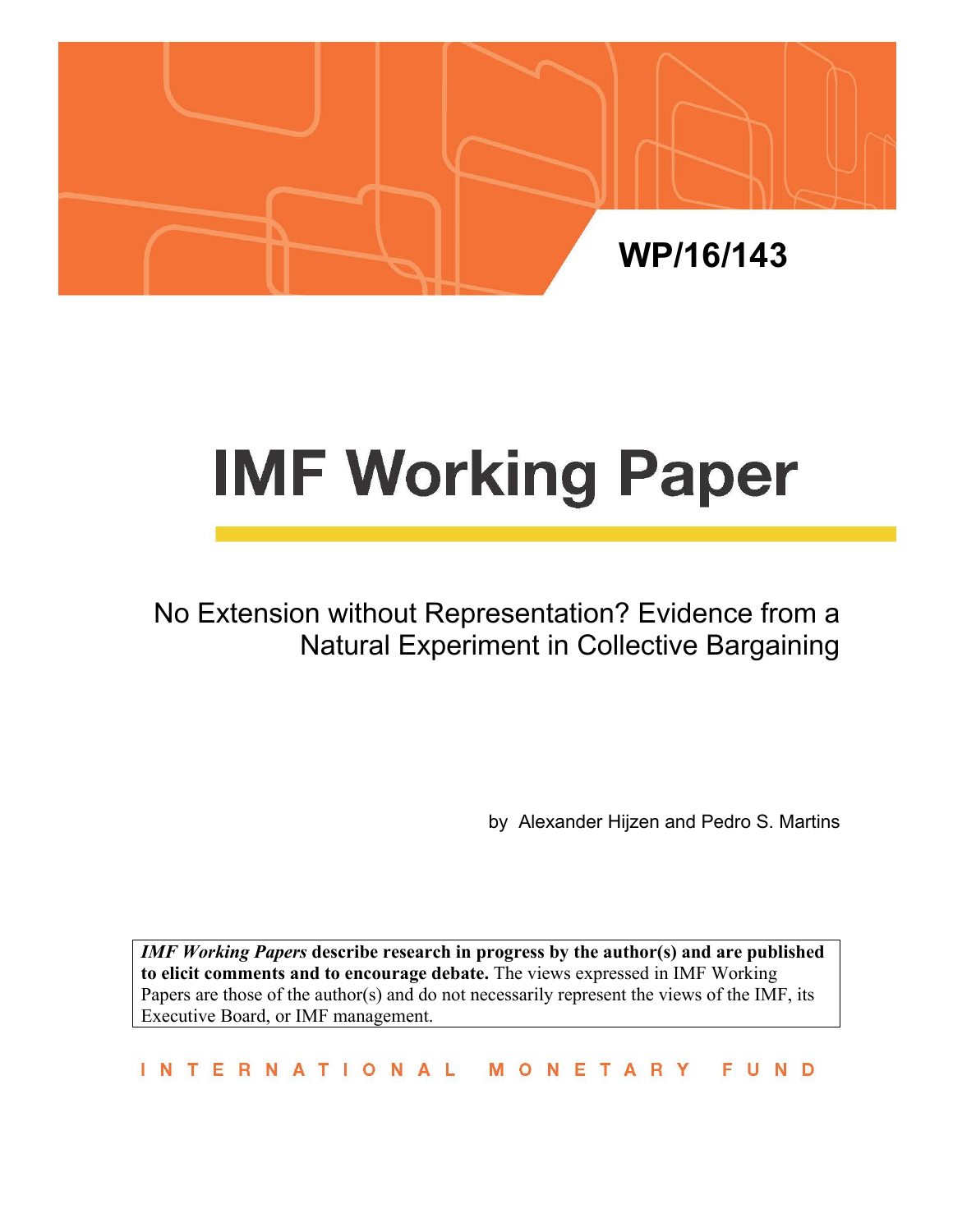## **IMF Working Paper**

#### Research Department

### **No Extension without Representation? Evidence from a Natural Experiment in Collective Bargaining1**

#### **Prepared by Alexander Hijzen and Pedro S. Martins**

Authorized for distribution by Romain Duval

July 2016

*IMF Working Papers* **describe research in progress by the author(s) and are published to elicit comments and to encourage debate.** The views expressed in IMF Working Papers are those of the author(s) and do not necessarily represent the views of the IMF, its Executive Board, or IMF management.

#### **Abstract**

In many countries, notably across Europe, collective bargaining coverage is enhanced by government-issued extensions that widen the reach of collective agreements beyond their signatory parties to all firms and workers in the same sector. This paper analyses the causal impact of such extensions on employment using a natural experiment in Portugal: the immediate suspension by the government that took office in 21 June 2011 of the (until then) nearly automatic extensions. The combination of this suspension and the time needed for processing the extension applications resulted in a sharp and unanticipated decline in the extension probability of agreements signed several month earlier around 1 March 2011. Our results, based on a regression discontinuity design and matched employer-employee-agreement panel data, suggest that extensions had a negative impact on employment growth. Moreover, the effects tend to be concentrated among non-affiliated firms. The lack of representativeness of employer associations is a potentially important factor behind the adverse effect of extensions. Another is the role of retro-activity in combination with the administrative delay in processing extensions. This is particularly relevant in the context of a recession.

JEL Classification Numbers: J52, J58, J21

Keywords: collective bargaining, industrial relations, employer associations, wage setting, employment Author's E-Mail Address: Alexander.hijzen@oecd.org; p.martins@qmul.ac.uk

<sup>&</sup>lt;sup>1</sup> Much of the work for this paper was conducted when the authors were visiting the International Monetary Fund. The authors are grateful to the International Monetary Fund for its hospitality and would like to thank Stijn Broecke, Romain Duval, Andrea Garnero, Eric Gould, Joana Silva and participants at seminars/workshops at CEPREMAP (Paris), Tinbergen Institute (Amsterdam), the IMF (Washington DC) and Queen Mary University of London for useful discussions, comments and suggestions. The views expressed in this paper are those of the authors and cannot be attributed to the IMF, the OECD or their member countries. Also the authors are responsible for any remaining errors. Martins was Secretary of State of Employment in the Government of Portugal in 2011-2013 and was co-responsible for designing and implementing the policy evaluated in this paper.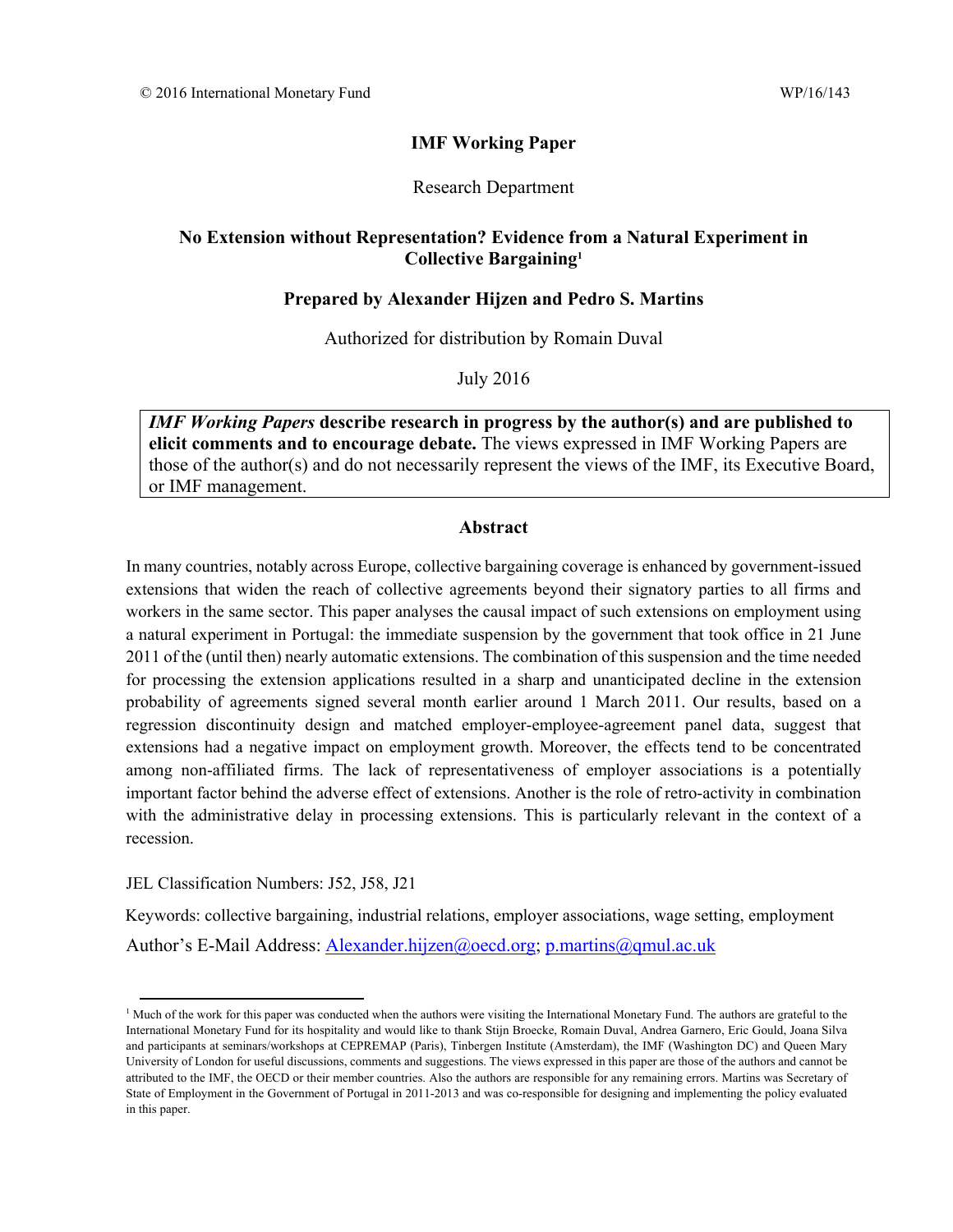## Contents Page

| <b>I. INTRODUCTION</b> | 4  |
|------------------------|----|
|                        |    |
|                        |    |
|                        |    |
|                        |    |
|                        |    |
|                        |    |
|                        |    |
|                        |    |
|                        |    |
|                        |    |
|                        |    |
|                        |    |
|                        |    |
|                        | 34 |
|                        |    |
| <b>TABLES</b>          |    |
|                        |    |
|                        |    |
|                        |    |
|                        |    |
|                        |    |
|                        |    |
|                        |    |
| <b>FIGURES</b>         |    |
|                        |    |
|                        |    |
|                        |    |

4. The probability that a collective agreement is extended ............................................................................. 12 5. The number of collective agreements over time ............................................................................................ 16 6. The overall effects of extensions on employment growth .......................................................................... 23 7. The effects of extensions by affiliation status ................................................................................................... 26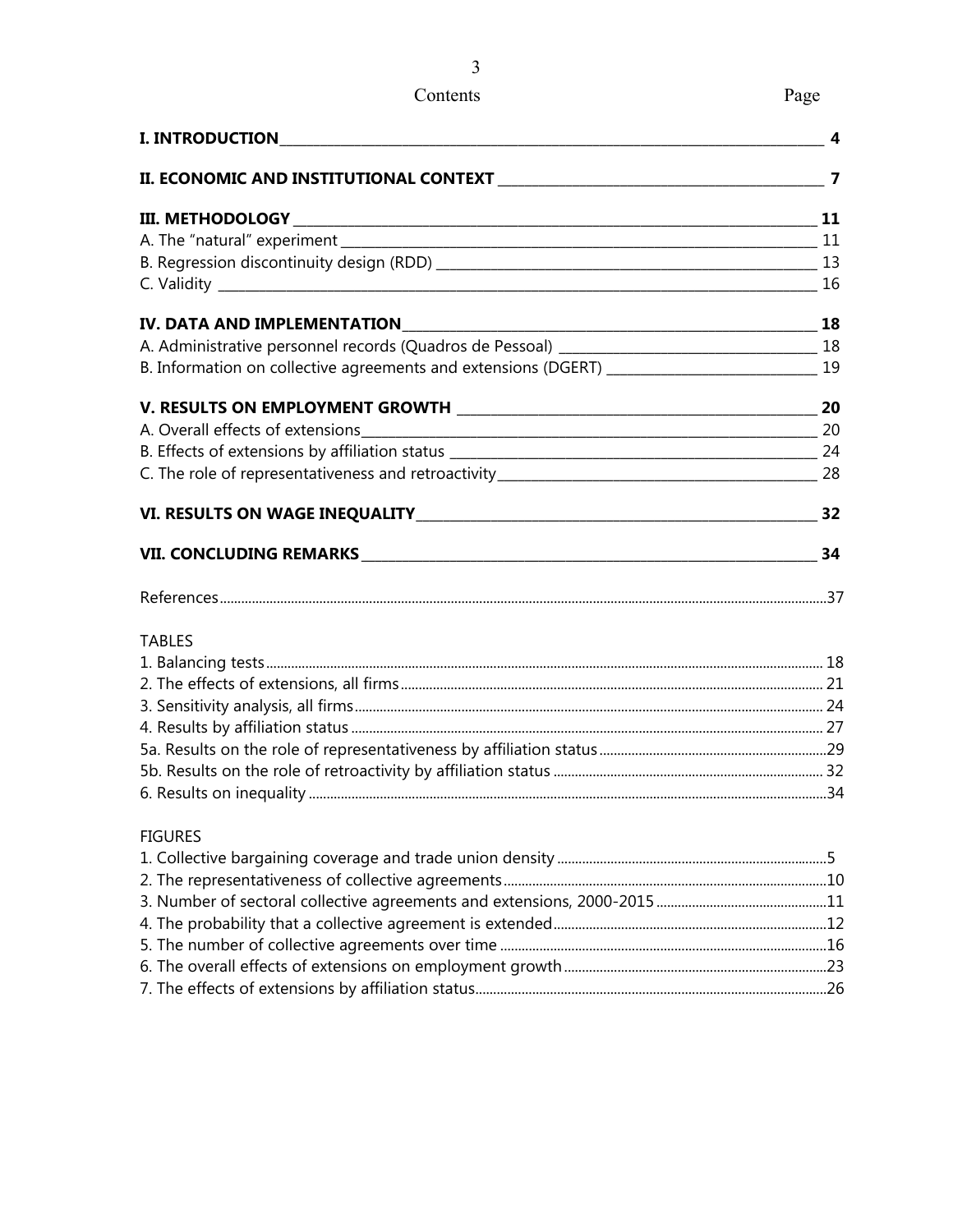#### **I. INTRODUCTION**

Since the global financial crisis, there has been a renewed interest in the role of collective bargaining for economic performance. Well-functioning collective bargaining systems can promote high and stable employment by increasing the responsiveness of working conditions to economic shocks. Such systems either allow aligning negotiated wages with macro-economic conditions through effective coordination or with firm-level conditions through decentralization (Blanchard et al., 2013; Dustmann et al, 2014). One may also argue that by supporting wages, collective bargaining has the potential of promoting consumption and hence aggregate demand, which may be of particular relevance where there is economic slack, inflation is low and space for macroeconomic policy stimulus is limited. However, if not functioning optimally, collective bargaining systems also run the risk of reducing the responsiveness of working conditions such as wages and working hours—to aggregate shocks. As a result, collective bargaining may increase the social costs of economic downturns by slowing labor market adjustment and increasing the reliance on labor shedding.

In many countries, particularly in Europe, collective bargaining coverage is determined to an important extent by extensions issued by governments. These administrative extensions widen the reach of collective agreements beyond their signatory parties - typically firms affiliated with subscribing employer associations and workers affiliated with subscribing unions - to *all* firms and workers in the same sector. Such extensions have allowed collective bargaining coverage to remain particularly high in several countries, even when union density—the share of workers affiliated to a union—has declined

A first quantitative indication of the role of extensions for collective bargaining coverage can be obtained by comparing trade union density with collective bargaining coverage (Figure 1). In countries where the difference between union density and bargaining coverage is large, such as France, extensions tend to be important.2 Moreover, their economic significance has tended

<sup>&</sup>lt;sup>2</sup> However, (administrative) extensions are not the only factor behind the difference. In many countries, agreements apply *ergo omnes* to all workers in a firm that co-signs a collective agreement irrespective of their union membership status. This extends the coverage of the agreement within the firm. However, this is not the case in Portugal. In the absence of extensions, agreements only apply to unionized workers in affiliated firms ("double affiliation principle").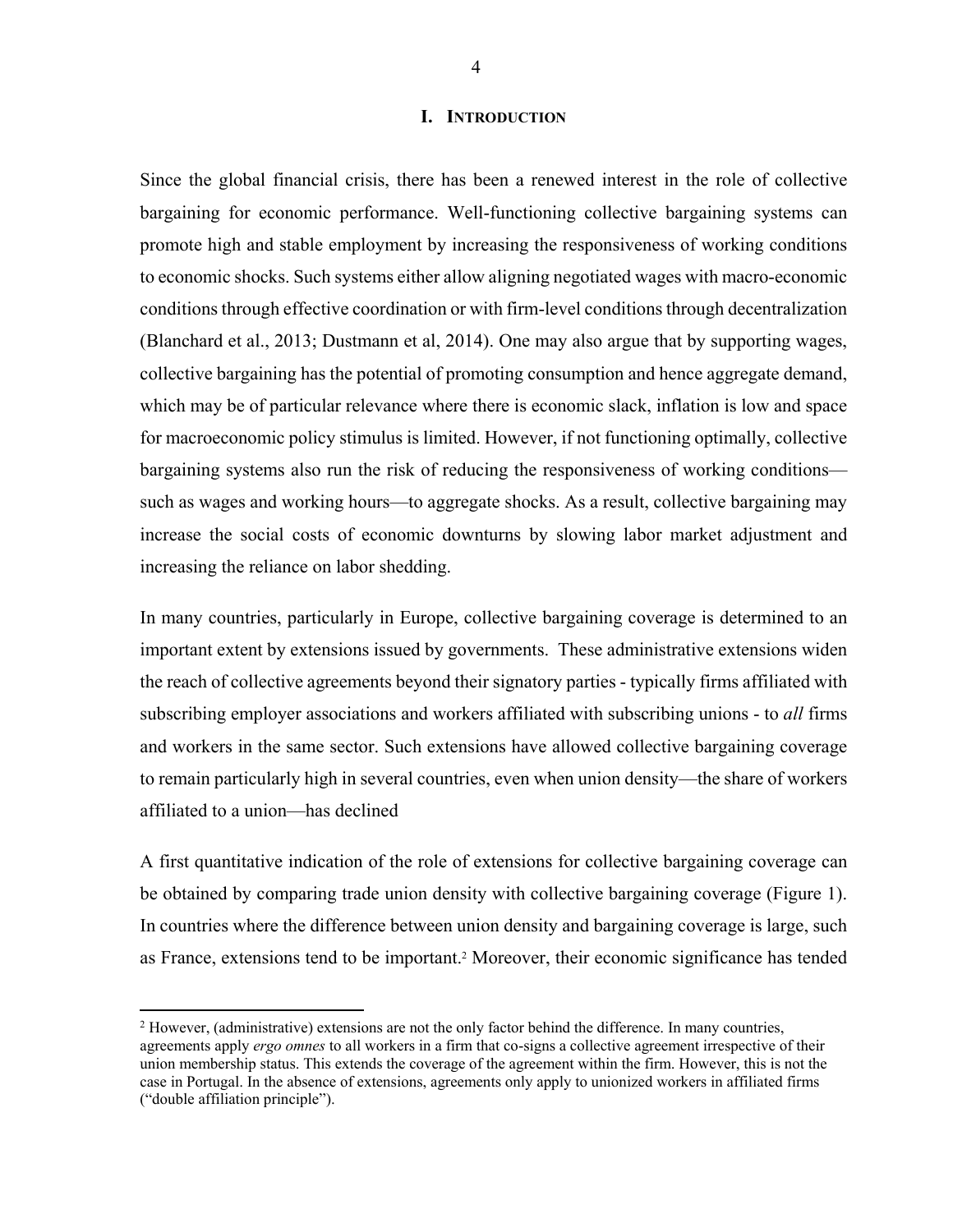to increase over time as trade union density has declined while coverage has remained largely stable.



Figure 1. Collective bargaining coverage and trade union density

Source: ILO (2013)

Early theoretical work has highlighted potential concerns about the role of extensions for employment, particularly when the social partners are unrepresentative of the sector as a whole. Moll (1996) presents a model of administrative extensions with heterogeneous firms in which only some fraction of the largest and most productive firms is engaged in collective bargaining. He shows that these firms benefit from extensions because it reduces competition from less productive firms and allows paying lower wages. By contrast, non-unionized low productivity firms need to pay higher wages, reducing the scope for low-wage competition. In the same spirit, Haucaup et al. (2001) show that employer associations can use extensions as an anticompetitive device by raising the labor cost of their non-organized rivals.

A number of recent papers have analyzed the role of administrative extensions empirically. Murtin et al. (2014) show, using country-level panel data, that excess coverage –the difference between bargaining coverage and union density – is not systematically correlated with (higher) unemployment. However, they also present evidence that suggests that the effects are more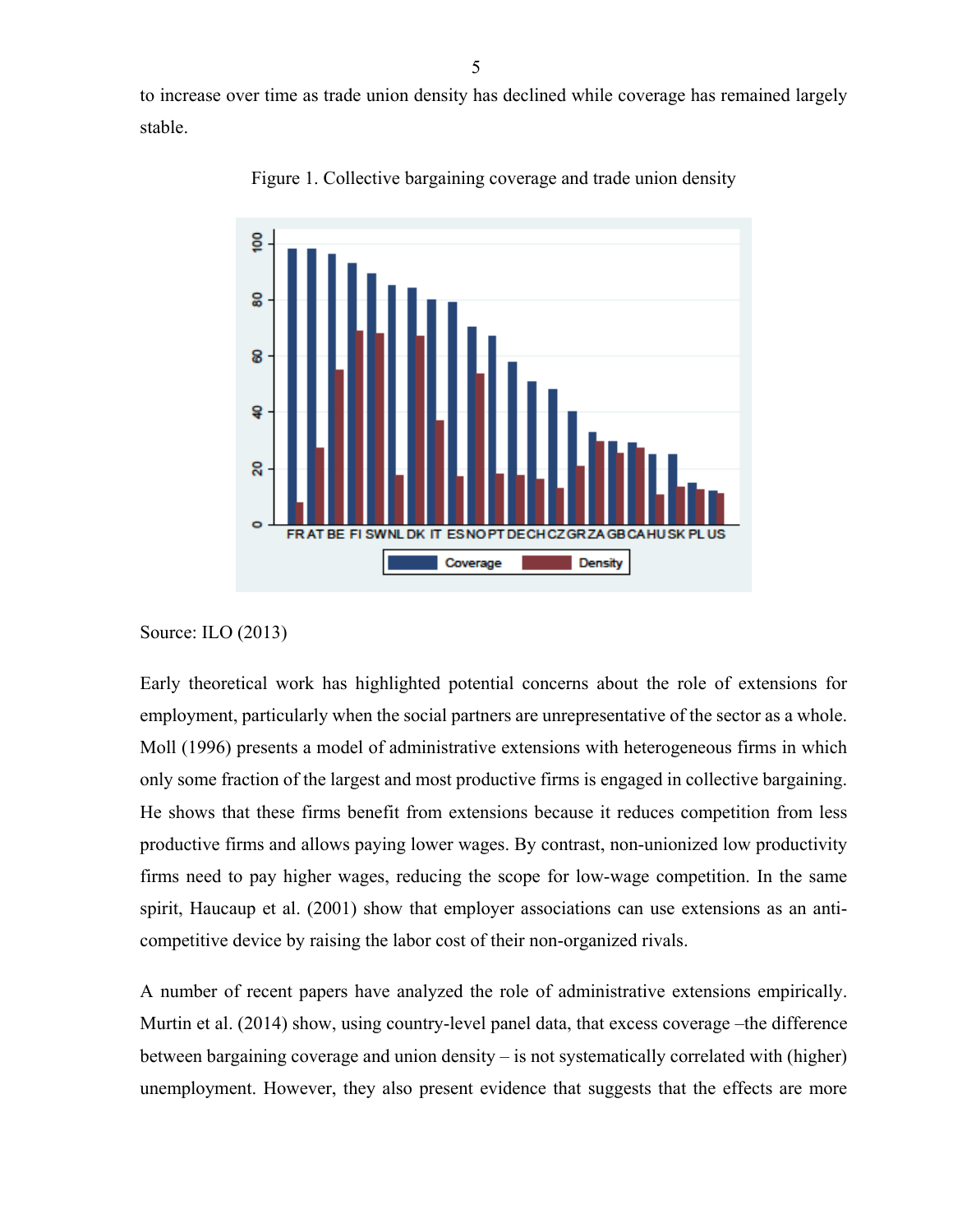adverse in countries where the tax wedge – the difference between labor costs and take-home pay for employees - is higher. Magruder (2012) finds, in the case of South Africa, that extensions in industries within specific districts reduce employment by around 10% compared with that in the same industry in uncovered neighbouring districts. Martins (2014) analyses the effects of extensions in Portugal during the period 2008-2011. Drawing on the scattered timing of extensions, he finds that extensions tend to decrease sectoral employment by 2% over the four months following an extension, particularly among smaller firms.<sup>3</sup> By contrast, Hartog et al. (2001) do not find much of a role for extensions in the Netherlands.<sup>4</sup> Importantly, none of these previous papers has directly examined the role of representativeness by taking account of the membership of firms to employer associations. Yet, it could well be that more representative employer associations negotiate more representative agreements that suit the majority of firms in their sector, thereby yielding less adverse employment effects (if any) compared with less representative employer associations.

This paper seeks to contribute to the literature on collective bargaining by providing new insights on the causal impact of extensions. More specifically, this paper analyses the impact of administrative extensions of collective agreements on employment growth in affiliated versus non-affiliated firms. Importantly, this sheds light on the extent to which concerns about representativeness are warranted in practice. The analysis is based on a natural experiment in Portugal that resulted from the immediate suspension of extensions by the new government that took office in June 2011. We employ a regression discontinuity design (RDD) that exploits the standard administrative delay between the time an agreement is concluded until the time it is extended in combination with the suspension of extensions in June 2011. Importantly, this resulted in a sharp and unanticipated decline in the probability that an extension was issued several months prior to the change in government and the change in policy regarding extensions.

Our main result is that extensions had a negative effect on employment growth during the period 2010-2011, amounting to 5 percentage points or more depending on the specification. These large effects are likely to reflect to an important extent the specific context of recession during

<sup>3</sup> See also Diez-Catalan & Villanueva (2015), who explore the contrast in collective bargaining in Spain before and after the emergence of the 2008 financial crisis.

<sup>4</sup> De Ridder and Euwals (2016) provide suggestive evidence that extensions increase wages, but do not consider the role of extensions for employment.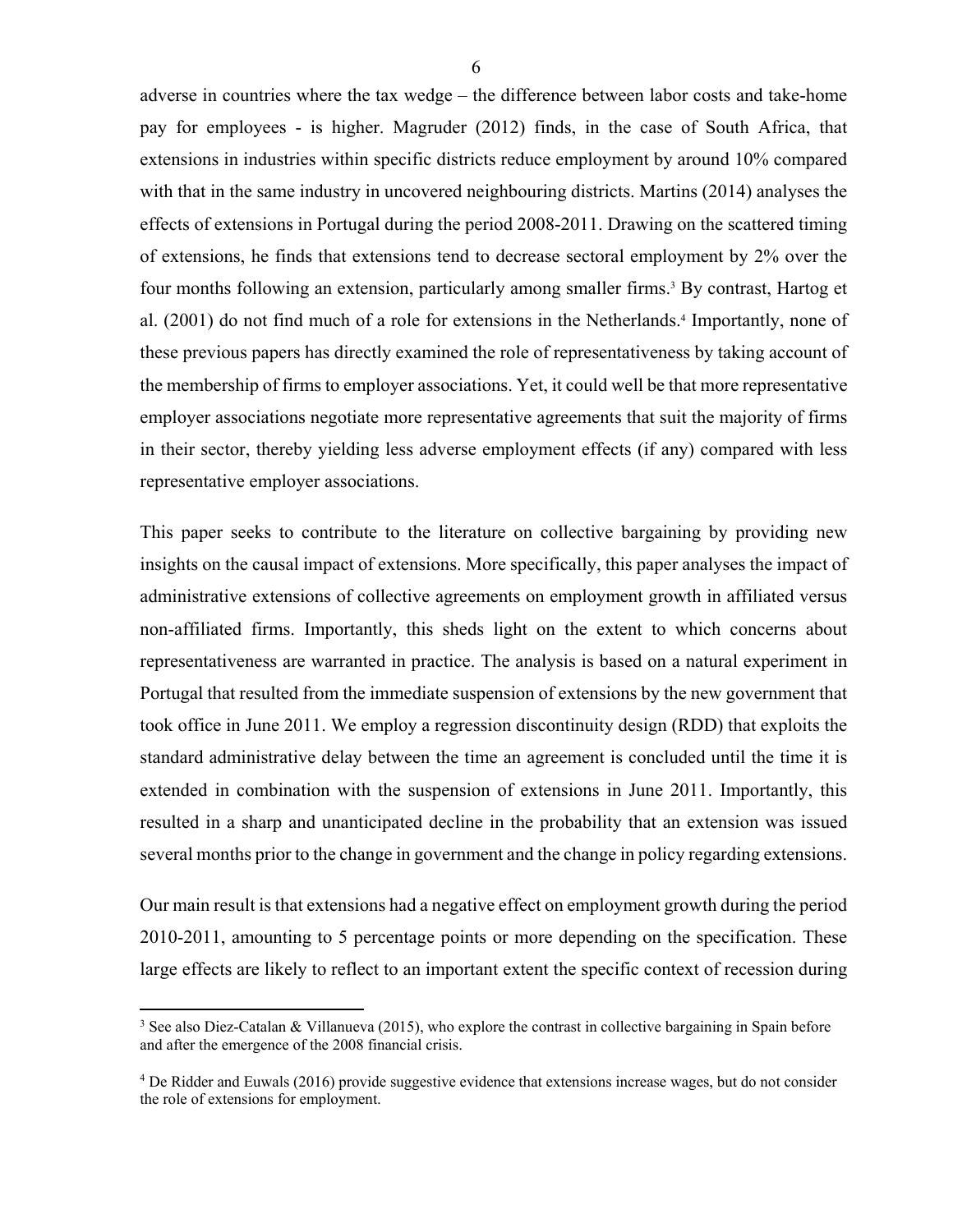which the natural experiment took place. Moreover, the negative impact of extensions tends to be concentrated among non-affiliated firms. This suggests that the lack of representativeness of employer associations is a potentially important factor behind the adverse effect of extensions. The adverse effects of extensions are also larger the longer the administrative delay in processing extensions. The latter reflects the role of retro-activity, which refers to the requirement in place until the 2012 labor reform for non-affiliated firms to pay wage arrears over the period from the entry-into-force of the original collective agreement to the time when the extension is issued. Finally, there is some evidence that suggests that the adverse effect of extensions on employment growth comes about through their impact on wages in the bottom part of the distribution. This hints at a potential trade-off between the wage and employment effects of extensions.

The remainder of this paper is structured as follows. Section 2 provides the economic and institutional context around the time of the natural experiment. Section 3 describes the natural experiment, explains how this is exploited using a regression discontinuity design and discusses the validity of this approach in the present context. Section 4 discusses our matched employeremployee dataset merged with information on collective agreements and extensions (including their timings). Section 5 presents the evidence on the impact of administrative extensions across the board as well as separately for affiliated and non-affiliated firms. It also analyses how the impact of extensions depends on the degree of representativeness of employer associations and the role of retro-activity in combination with the administrative delay in processing extensions. Section 6 presents some additional results in relation to wage inequality. Section 7 concludes.

#### **II. ECONOMIC AND INSTITUTIONAL CONTEXT**

During the 2000s, Portugal experienced low growth, declining international competitiveness and deepening macroeconomic imbalances (Blanchard, 2007). As a result, Portugal had to face up to the global financial crisis starting from a fragile situation. The global financial crisis then prompted large increases in public deficits and loss of market access amid a sudden stop in capital flows, leading to a request for financial assistance in April 2011 directed towards the European Union, the European Central Bank and the International Monetary Fund. Financial support was made available, conditionally on a number of structural reforms and adjustment measures. Given the potential importance of real wage adjustment to minimize employment losses, structural reforms also included measures on collective bargaining.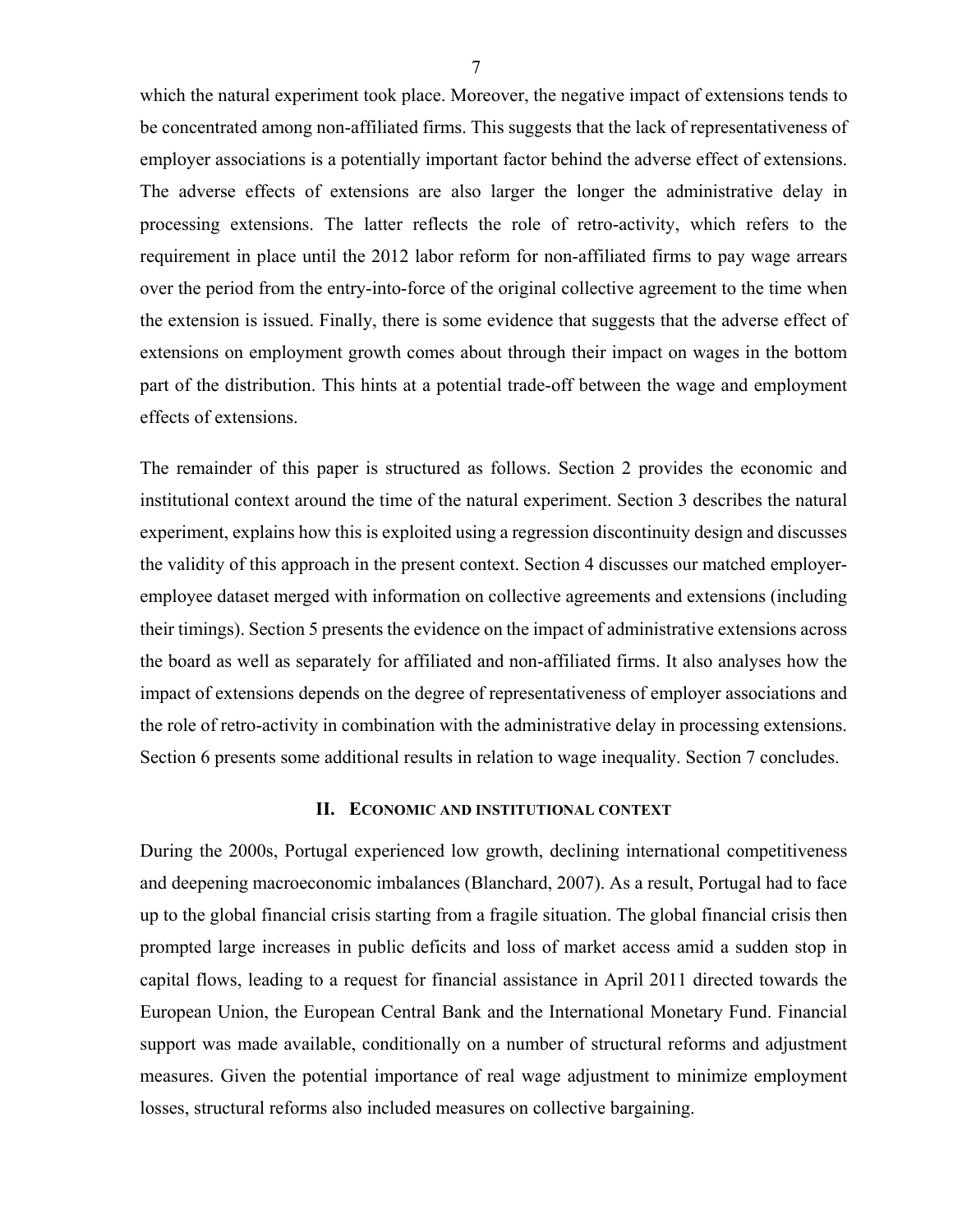Until mid-2011, collective bargaining in Portugal – as in many other European countries – took place almost exclusively at the sectoral level, being driven by negotiations between employer associations and trade unions. Firm-level bargaining was essentially limited to state-owned and former state-owned companies and a small number of other very large firms or holdings. Moreover, coverage of (sectoral) collective agreements was very high, despite the low union density rate (estimated at 11% in 2009) due to the importance of administrative extensions which widened the reach of collective agreements beyond the signatory parties to all firms and workers in a sector.<sup>5</sup>

For an extension to be issued a specific request needed to be made to the government by either the employer association or the trade union (or both), with respect to a new or a revised collective agreement (in the latter case, the revision would be mostly about the updating of the minimum wages for workers of different occupations and job levels – Martins (2014)). The government would then assess the economic and social desirability of a potential extension, partly following on an empirical analysis of the number of workers potentially affected (in terms of increased salaries), while allowing other firms to present arguments against the potential extension. While this procedure had a tendency to delay the issuance of extensions by several months, the positive outcome of this procedure was virtually never in doubt, resulting in the extension of almost all collective agreements. To promote fully a level-playing field, extensions entered into force retro-actively, at the same time as the underlying collective agreements for the signatory parties. This led to backdated wage increases to workers not initially covered in the collective agreements, i.e. non unionised workers or unionised workers employed by firms not members of subscribing employer associations.

Due to the low levels of membership of the social partners (in particular the unions), extensions played a key role in supporting high and stable collective bargaining coverage in Portugal and effectively removed the scope for low-wage competition between affiliated and non-affiliated firms in each sector. Given the high level of unemployment and the need for restoring international competiveness, extensions were increasingly seen as a source of downward wage rigidity particularly in smaller, younger, typically less productive firms, who were generally not represented in the collective bargaining process. The low affiliation rates of the social partners

 $<sup>5</sup>$  In the absence of extensions, the "double affiliation principle" applies. See footnote 2 for details.</sup>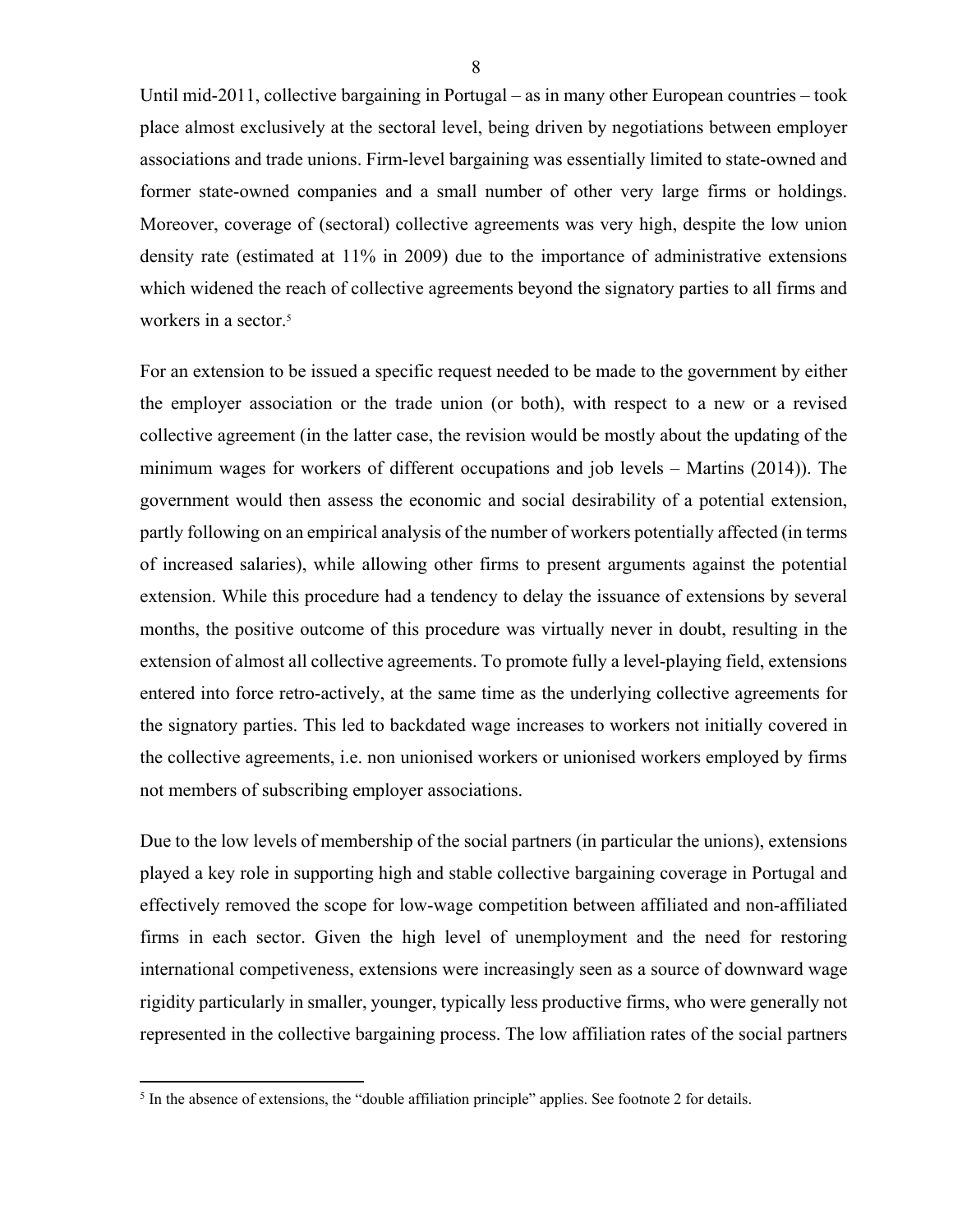thus not only increased the economic importance of coverage extensions, but also raised concerns that collectively agreed wage floors did not reflect appropriate conditions for nonaffiliated firms.

To address concerns about the role of administrative extensions for wage adjustment, the government that took office in June 2011 temporarily suspended the issuance of extensions with immediate effect while preparing a reform about the procedures in relation to extensions. This decision was made in the context of the structural reform package agreed between Portugal and its "troika" (EU, ECB and IMF).This package included a provision about collective bargaining ("define clear criteria to be followed for the extension of collective agreements", including "the representativeness of the negotiating organisations and the implications of the extension for the competitive position of non-affiliated firms").<sup>6</sup> The ensuing 2012 labor law reform reintroduced and revised extension procedures in two important ways. The first was to subject extensions to representativeness criteria. This entailed that extensions were made conditional on the employer association representing firms that together account for 50% of the workforce of the relevant sector. The second change was that extensions henceforth entered into force at the date of the administrative decision on the extension rather than the entry-into-force date of the collective agreement itself—in other words, retroactivity would no longer apply.

Given the low density of employer association membership, this led to concerns that the 50% representativeness criteria were too strict. Figure 2 documents the degree of representativeness of sectoral collective agreements signed between September 2010 and August 2011 in terms of the workforce in firms that are affiliated to an employer association, as a share of the total workforce of the sector. The figure shows that in the large majority of collective agreements the share of the workforce in affiliated firms fell well short of the 50% threshold adopted.

1

<sup>6</sup> The full passage reads "Define clear criteria to be followed for the extension of collective agreements and commit to them. The representativeness of the negotiating organisations and the implications of the extension for the competitive position of nonaffiliated firms will have to be among these criteria. The representativeness of negotiating organisations will be assessed on the basis of both quantitative and qualitative indicators. To that purpose, the Government will charge the national statistical authority to do a survey to collect data on the representativeness of social partners on both sides of industry. Draft legislation defining criteria for extension and modalities for their implementation will be prepared by Q2-2012". The full text of the original version of the memorandum of understanding is available at http://ec.europa.eu/economy\_finance/eu\_borrower/mou/2011-05-18-mou-portugal\_en.pdf (page 24).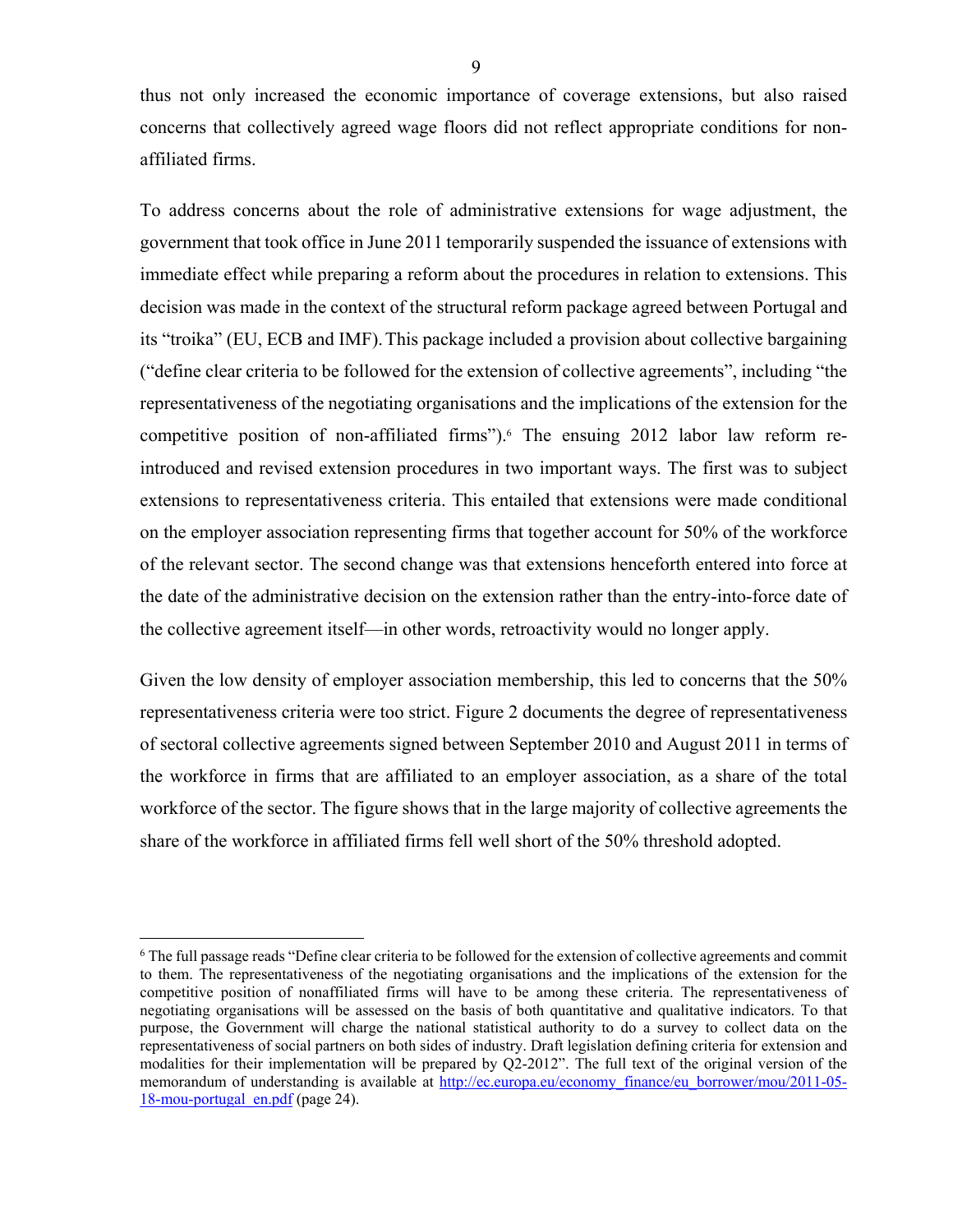#### Figure 2. The representativeness of collective agreements

Share of sectoral workers in firms that are affiliated with employer associations for collective agreements signed between October 2010 and August 2011



*Source:* Ministry of Labor (DGERT) and *Quadros de Pessoal*, authors' calculations.

Consequently, the re-introduction of extensions in 2012 only led to a modest pick-up in the number of administrative extensions as shown in Figure 3. In part this reflected the sharp decline in the number of new or revised collective agreements concluded at the sectoral level, which in turn is also likely to have reflected, at least to some extent, the more stringent extension regime, as it may have reduced the benefits from collective agreements for employer associations.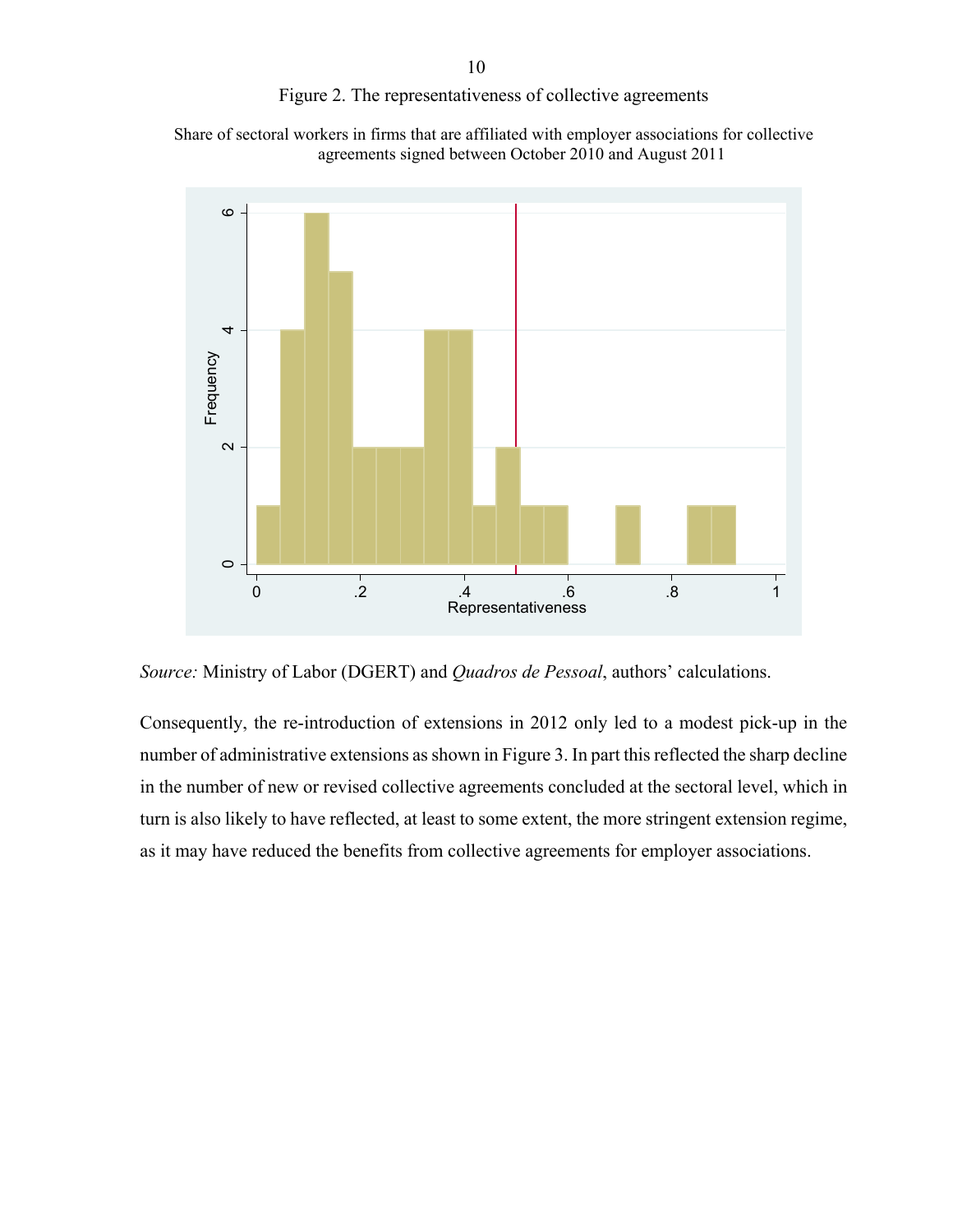

Figure 3. **N**umber of sectoral collective agreements and extensions, 2000-2015

*Source:* Ministry of Labor (DGERT), authors' calculations.

Lingering concerns about the stringency of representativeness criteria in relation to extensions resulted in another reform of the Labor Code in July 2014, after the end of the adjustment program, which introduced an alternative representativeness criterion, met if more than 30% of firms affiliated to a signatory employer association consisted of small or medium-sized enterprises. In the present context, small and medium sized enterprises are defined as firms employing less than 250 employees. Since this is likely to be the case for the large majority of employer associations, this largely represented a return to the situation pre-2011. This has resulted in a modest pick-up of the number of extensions issued in 2015 (Figure 3).

#### **III. METHODOLOGY**

#### **A. The "natural" experiment**

In order to analyse the causal effect of coverage extensions, this paper makes use of the natural experiment that resulted from the decision of the government that took office on 21 June 2011 to immediately suspend the extension of collective agreements. Importantly, due to the usual administrative delay associated with the extension of collective agreements, a substantial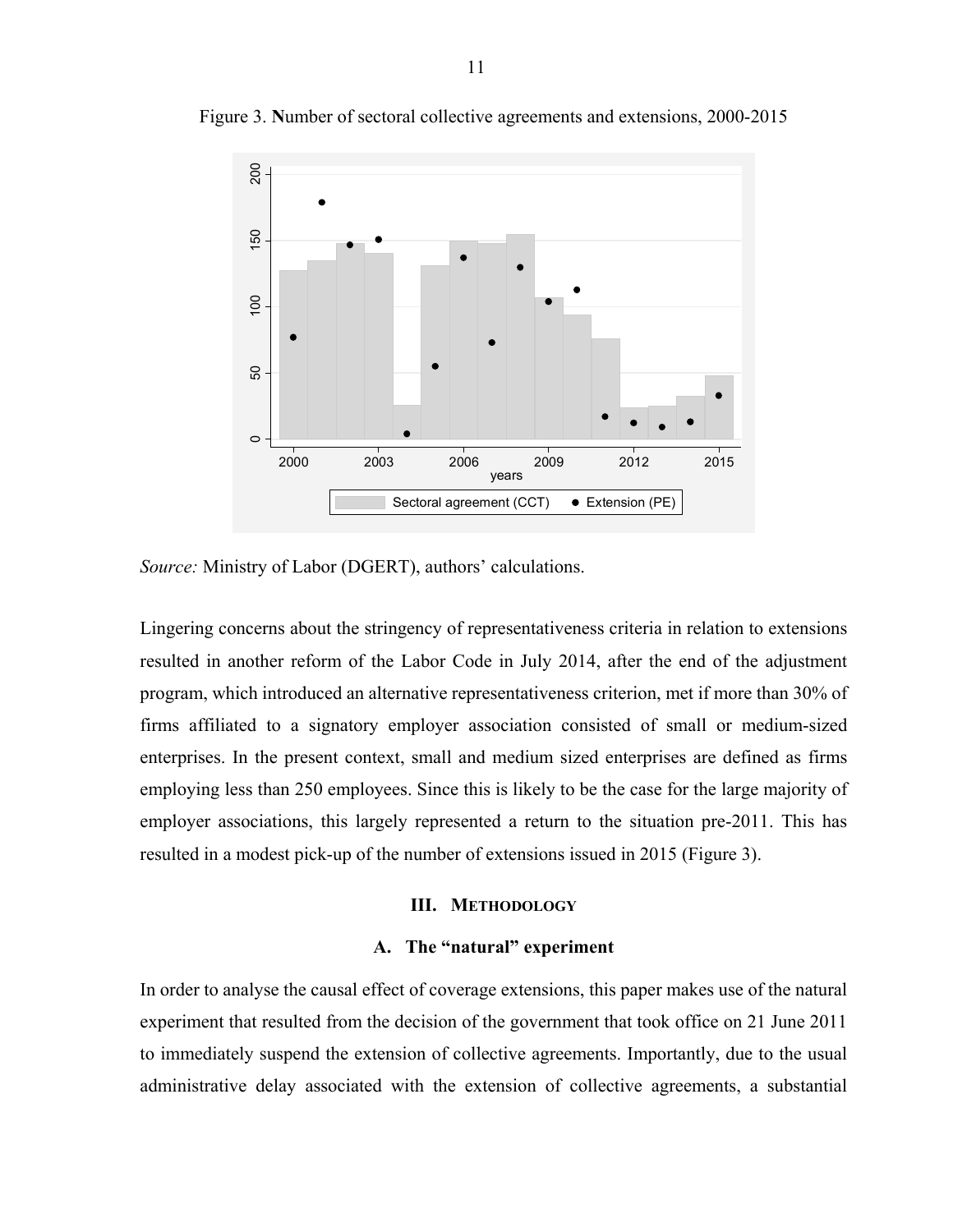number of collective agreements had been signed before the new government took office on 21 June 2011 but were not extended or, in a limited number of cases, had their extension considerably delayed (to the second half of 2012 or later).

As shown in Figure 4, this created a sharp discontinuity around February 2011 in the probability that a collective agreement was extended in the 12 months following the conclusion of a collective agreement. More specifically, the figure displays the probability that collective agreements published in each of the weeks before or after 1 March 2011 are extended in 2011. Until 24 January 2011, about six weeks before the cutoff date, all collective agreements were extended during the subsequent twelve months. In the period from 24 January 2011 to 28 February 2011 some collective agreements were extended, but not all as was the case before. From 1 March 2011 until 20 June 2011, no collective agreements were extended during the subsequent twelve months.

#### Figure 4. The probability that a collective agreement is extended



Weeks from 1 March 2011 (8 October 2010 – 20 June 2011)

*Source:* Ministry of Labor (DGERT), authors' calculations.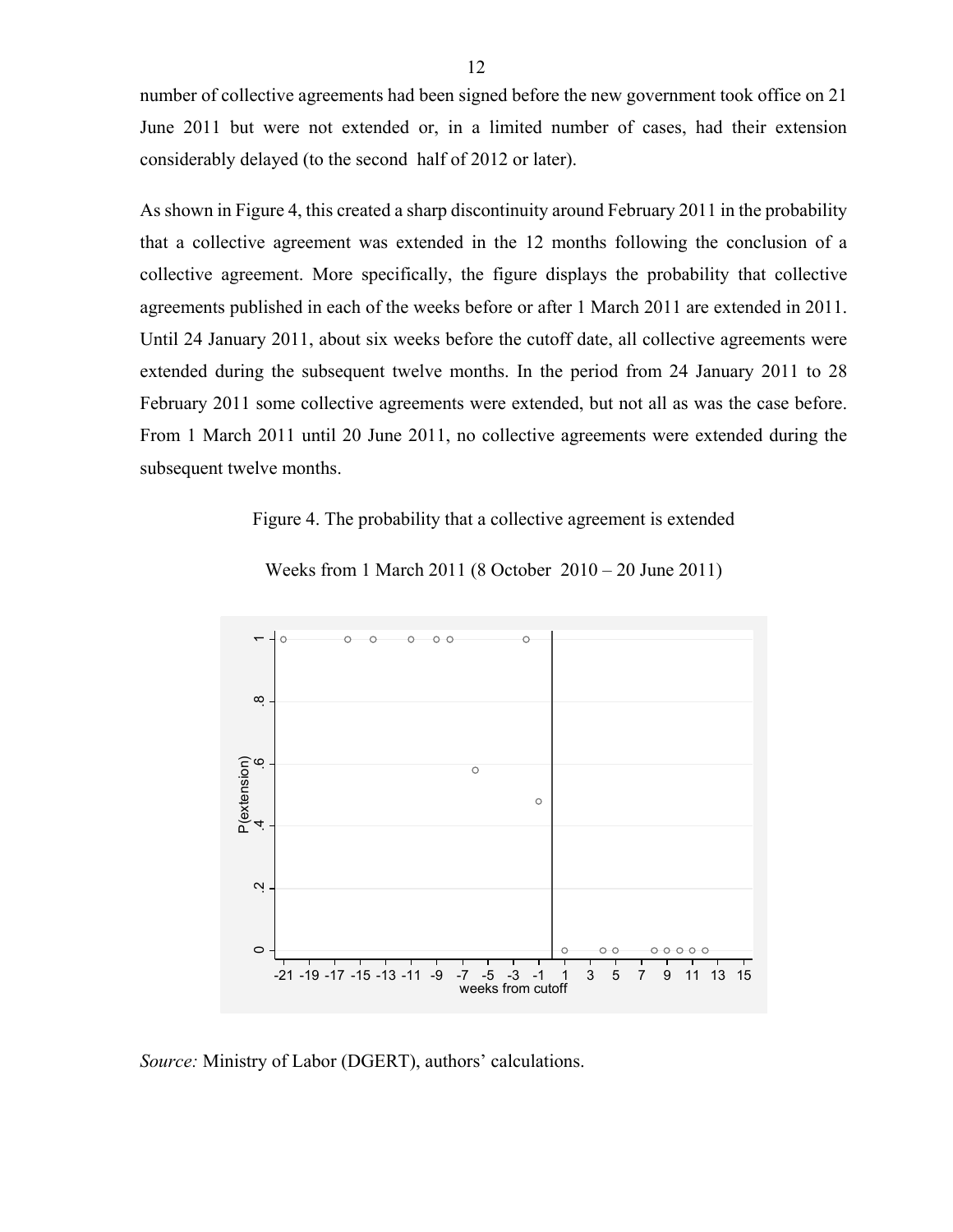Moreover, the decision of the new government to suspend the extension of collective agreements was unexpected and hence could not be anticipated by the trade unions and employer associations conducting the bargaining (a process that can last six months or more). In fact, in February or even in March 2011, there was no public information regarding the April  $6<sup>th</sup>$  bailout request, the May 17<sup>th</sup> bailout package, the June  $5<sup>th</sup>$  elections (a full legislature would come to an end only in 2013) nor the new policy on extensions introduced by the government that took office in June  $21<sup>st</sup>$ .

This means that insofar as one focuses on a short window around 1 March 2011, it is unlikely that there are systematic differences in the characteristics of workers and firms covered by collective agreements in the period just before the new government took office and that were extended and the characteristics of workers and firms covered by collective agreements in the period just after the new government took office and that were not extended. While this is uncontroversial in Portugal, it is important for the present paper as it determines the validity of the "natural" experiment for analyzing the causal impact of extensions. This is discussed in detail in Section B.

#### **B. Regression discontinuity design (RDD)**

The sharp and unanticipated decline in the probability that a collective agreement is extended in early 2011 is used to analyse the impact of extensions by means of a regression discontinuity design (RDD). The intuition of RDD is that the outcomes of firms and workers covered by collective agreements signed just before 1 March 2011 provide a good counterfactual for those of firms and workers where a collective agreement has been signed just after 1 March but then is not extended. The main advantage of RDD compared with other quasi-experimental estimators is that it relies on relatively weak assumptions and that these are testable in the same way as in a randomised experiment (Hahn, Todd and Van der Klaauw, 2001; Lee and Lemieux, 2010).

Since there is some variation in the administrative delay associated with the extension of agreements, the probability of extension does not fall from one to zero from one week to the next (see Figure 4). In order to allow using a sharp design, we drop the two agreements signed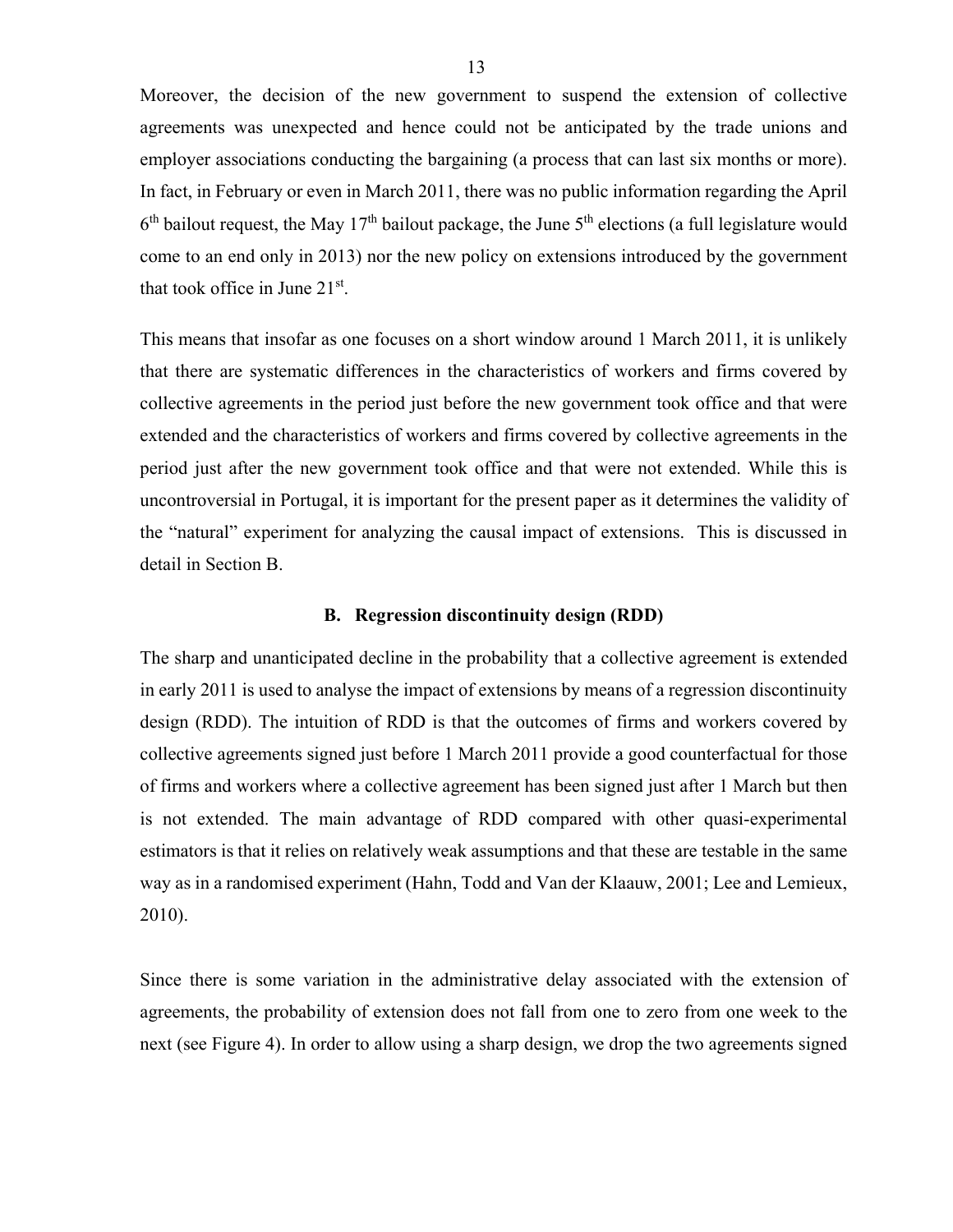between 24 January and 28 February of 2011 that were not extended. In this case, all agreements signed before 1 March 2011 were extended and all those signed after were not.<sup>7</sup>

Formally, the sharp RDD can be described by the following model:

(1) 
$$
y_i = \alpha + \delta D_i + \gamma f(t_i - T) + \theta X_i + v_i
$$

where y refers to the outcome variable of interest, e.g. the growth rate of employment for collective agreement *i,*  $D_i$  a treatment dummy that is equal to one if an agreement *i* is extended in 2011 and zero otherwise (in practice, this means that the dummy takes value zero from 1 March 2011 onwards),  $f(.)$  a function that controls for the independent effect of relative time  $t$ on both sides of the threshold  $T$  (i.e. time until or since the time threshold), and  $X_i$  is a set of controls (discussed in Section C below).

An alternative possibility is to make use of a fuzzy RDD that explicitly takes account of the non-fully sharp decline in the probability of extension during the period 24 January 2011 to 28 February 2011, given the two data points mentioned above. Formally, the fuzzy RDD can be described by an outcome equation and a treatment equation. The treatment equation models the probability that a collective agreement is extended conditional on relative time as a function of a constant  $(\alpha)$ , a dummy  $(T_i)$  that is equal to one from the date after which the probability of an extension is zero and a function that controls for the independent effect of relative time on both sides of the threshold  $(f(.))$ :

$$
(2a) D_i = \alpha + \delta T_i + \gamma f(t_i - T) + \theta X_i + \varepsilon_i
$$

 $\overline{a}$ 

The outcome equation in turn models the outcome variable of interest (*y*) as a function of a constant ( $\alpha$ ), the predicted probability that the agreement is extended  $\hat{D}$  and a function that controls for the independent effect of time on both sides of the threshold  $(f(.))$ , as in (2a):

<sup>&</sup>lt;sup>7</sup> An alternative option would be to focus on agreements signed just before 24 January 2011 and those signed just after 28 February 2011. However, this would unduly restrict the size of the sample.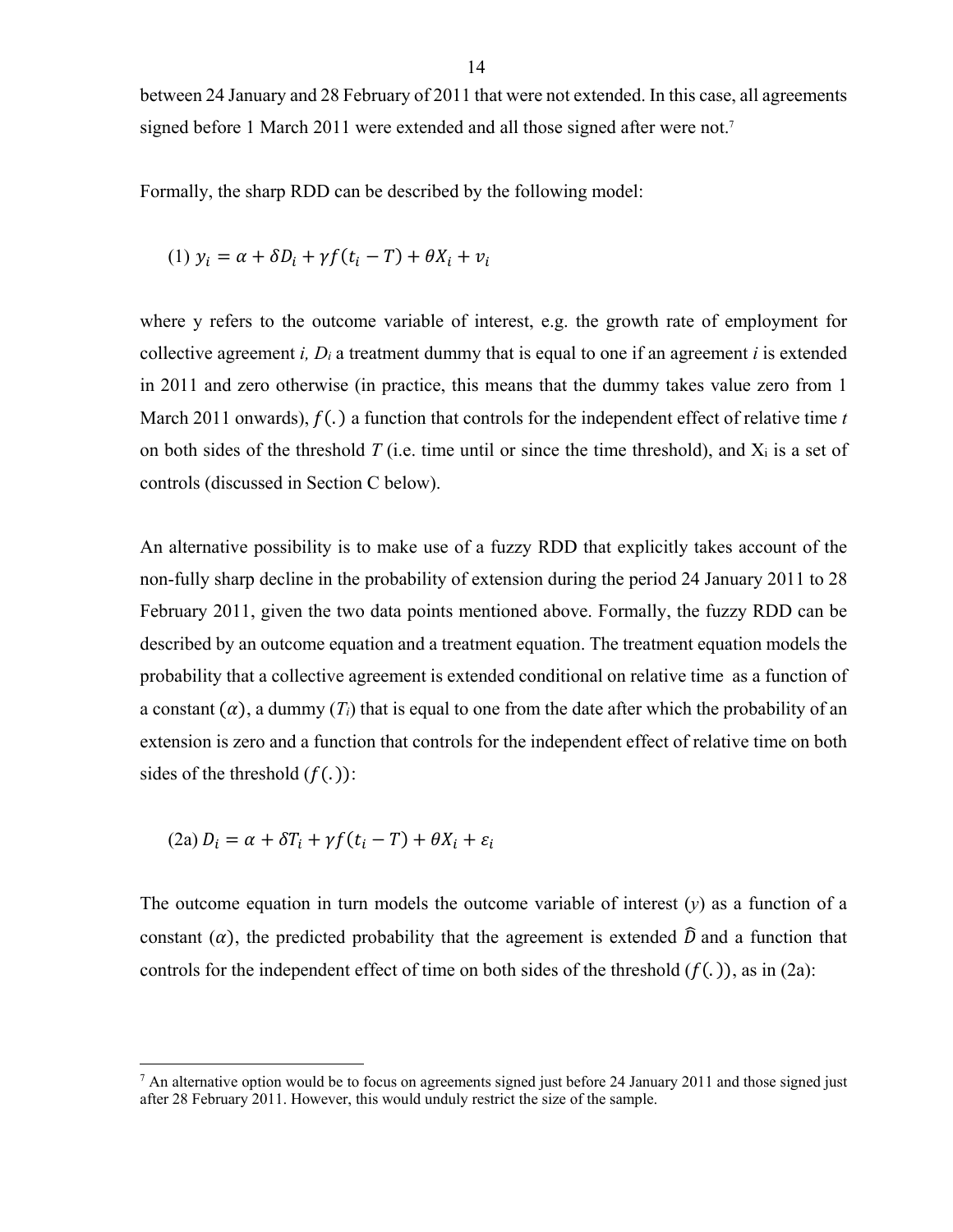(2b) 
$$
y_i = \alpha + \tau \widehat{D}_i + \gamma f(t_i - T) + \theta X_i + v_i
$$

The outcome and treatment equations are estimated with 2SLS using the same estimation sample for the treatment and outcome equations.<sup>8</sup>

In practice, we pool the data across affiliated and non-affiliated firms, that is, we stack them up for each collective agreement. We then perform two exercises. First, we estimate the impact of extensions on total employment growth across firms while controlling for affiliation status. Second, in order to analyze the differential effects of extensions on firms that are affiliated to an employer association versus those that are not, we add an interaction between the treatment dummy and the dummy for affiliation status, allow for different relative time effects across affiliation-status groups, and, as before, also control for the independent effect of affiliation status. Standard errors correct for heteroskedasticity and are clustered by agreement and agreement date as suggested by Card and Lee (2008).

Controlling for relative time effects is key in the present context for two main reasons. First, since the dependent variable is typically measured from October 2010 to October 2011, the share of the year to which firms are exposed to extensions depends on their timing. An agreement that is extended later necessarily has a smaller time period to generate effects than one that is extended earlier. Second, economic conditions may affect the timing of agreements as well as their actual contents. For these reasons, firm performance is likely to depend on relative time. In our analysis, relative time effects are assumed to be either linear or quadratic and are allowed to differ between the two sides of the threshold.<sup>9</sup>

Regressions are weighted by the number of employees in 2010 in order to obtain the average effect of extensions on total employment (rather than the average effect of extensions on firmlevel employment that would be obtained if no weights were used).

<sup>&</sup>lt;sup>8</sup> Note that even though the treatment equation represents a limited dependent variable model, there is no need to make use of probit or logit model since the model is completely unrestricted around the threshold (Lee and Lemieux, 2010).

<sup>&</sup>lt;sup>9</sup> Given the small sample, we will mainly focus on (potentially asymmetric) linear relative time effects.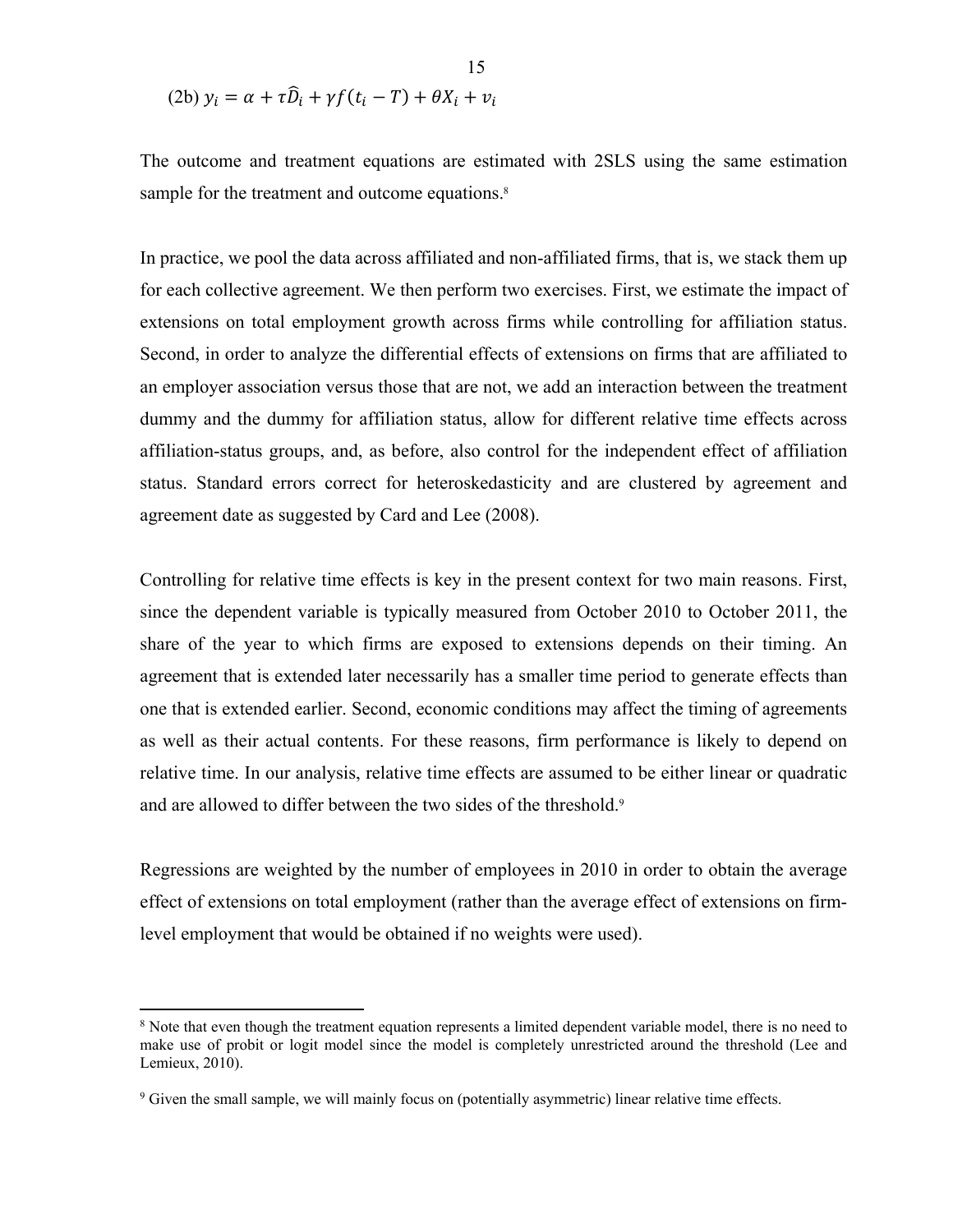#### **C. Validity**

The validity of our RDD hinges on the assumption that the decision of the new government to suspend the extension of collective agreements was unexpected and hence could not be anticipated by the social partners.

If, on the contrary, the suspension of extensions was anticipated, one would expect this to, first of all, affect the incentives for concluding an agreement and hence the frequency of observing new or revised collective agreements. Figure 5 plots the number of agreements in each week during the period October 2010 to June 2011. It does not find that the average number of collective agreements published in each week declined after 1 March 2011. The average number of agreements per week is even slightly higher after March 2011 than in the period that preceded  $it<sup>10</sup>$ 

Figure 5. The number of collective agreements over time



Weeks from 1 March 2011 (8 October 2010 – 20 June 2011)

*Source:* Ministry of Labor (DGERT), author's calculations.

1

 $10$  Given the limited number of collective agreements in each week, a formal test on the continuity of the density of agreements around the threshold does not seem to be informative.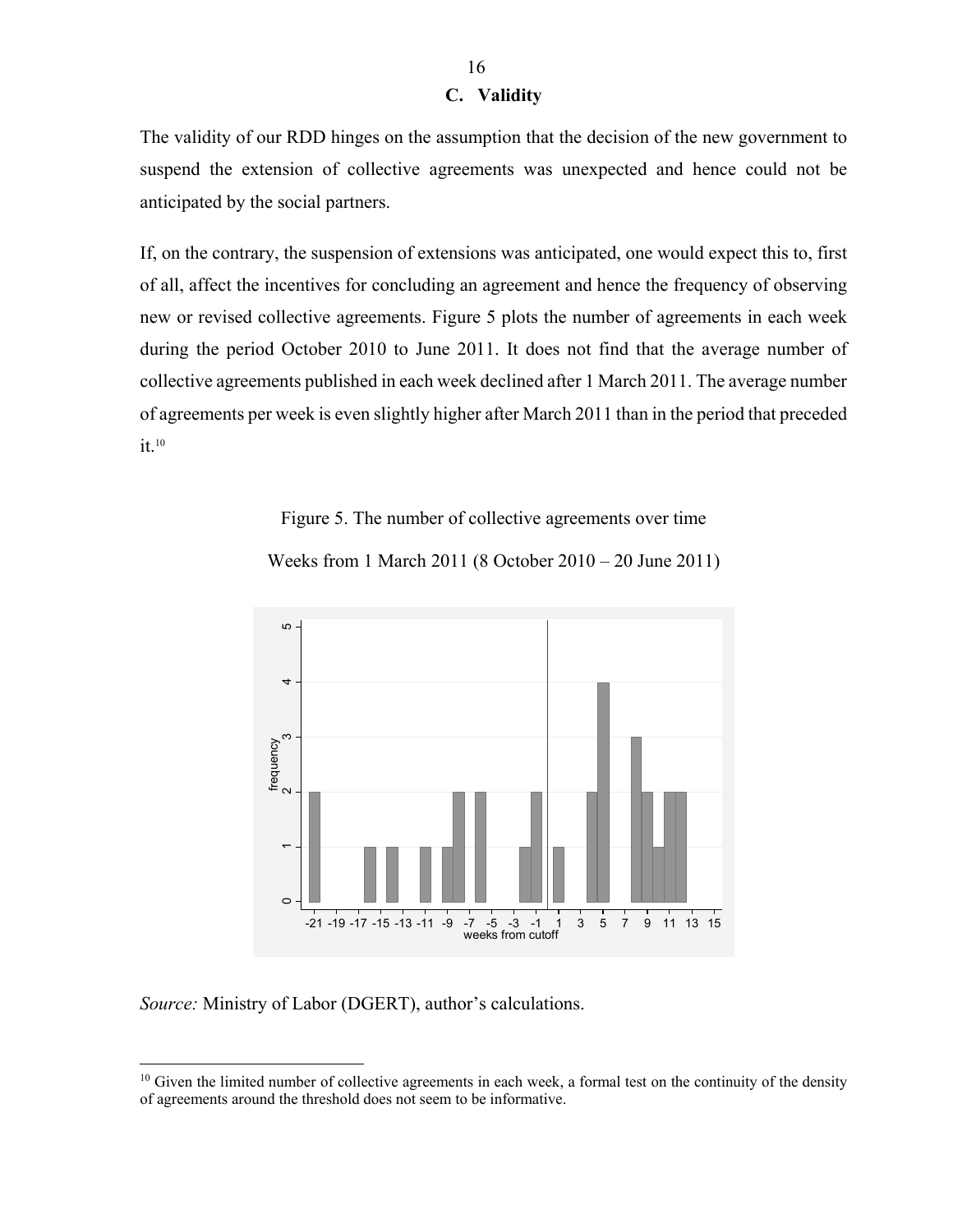Anticipation effects may also be reflected in the contents of the agreements and their composition across different types of firms and workers. In order to check whether there are any systematic differences between agreements signed just before and after 1 March 2011, we conducted a series of balancing tests which assess whether there are discontinuities along a variety of different dimensions across the threshold. In practical terms, this involves estimating equation (1) using a number of pre-determined variables in our dataset as the dependent variable (see the next section for more information on our data). These are respectively the degree of representativeness (the share of the sector workforce in affiliated firms), the pre-reform employment growth rate (2009-2010), the size of the agreement in terms of the log number of employees potentially covered, log average firm size (in terms of employment), log average hourly wage, log median hourly wage, export intensity (exports as share of revenue), and log labor productivity (in terms of revenue per worker). The balancing tests control for linear relative time effects or quadratic relative time effects and are conducted for the pooled sample as well as separately by affiliation status.

The results in Table 1 suggest that for some variables there are statistically significant differences between the two groups. Given the small number of agreements used in the present context and the large number of variables considered in these balancing tests this may not be surprising. This may imply that the natural experiment that we are exploiting does not provide the equivalent of a randomized experiment. In light of this, we perform the regression analysis including additional controls to make the groups more comparable. Specifically, in order to take account of systematic differences in the pre-reform employment growth rate we allow explicitly for differential trends by focusing on the change in the growth rate of employment. Moreover, we include all other variables as controls for which systematic differences are observed in our analysis (e.g. average firm size, average export intensity).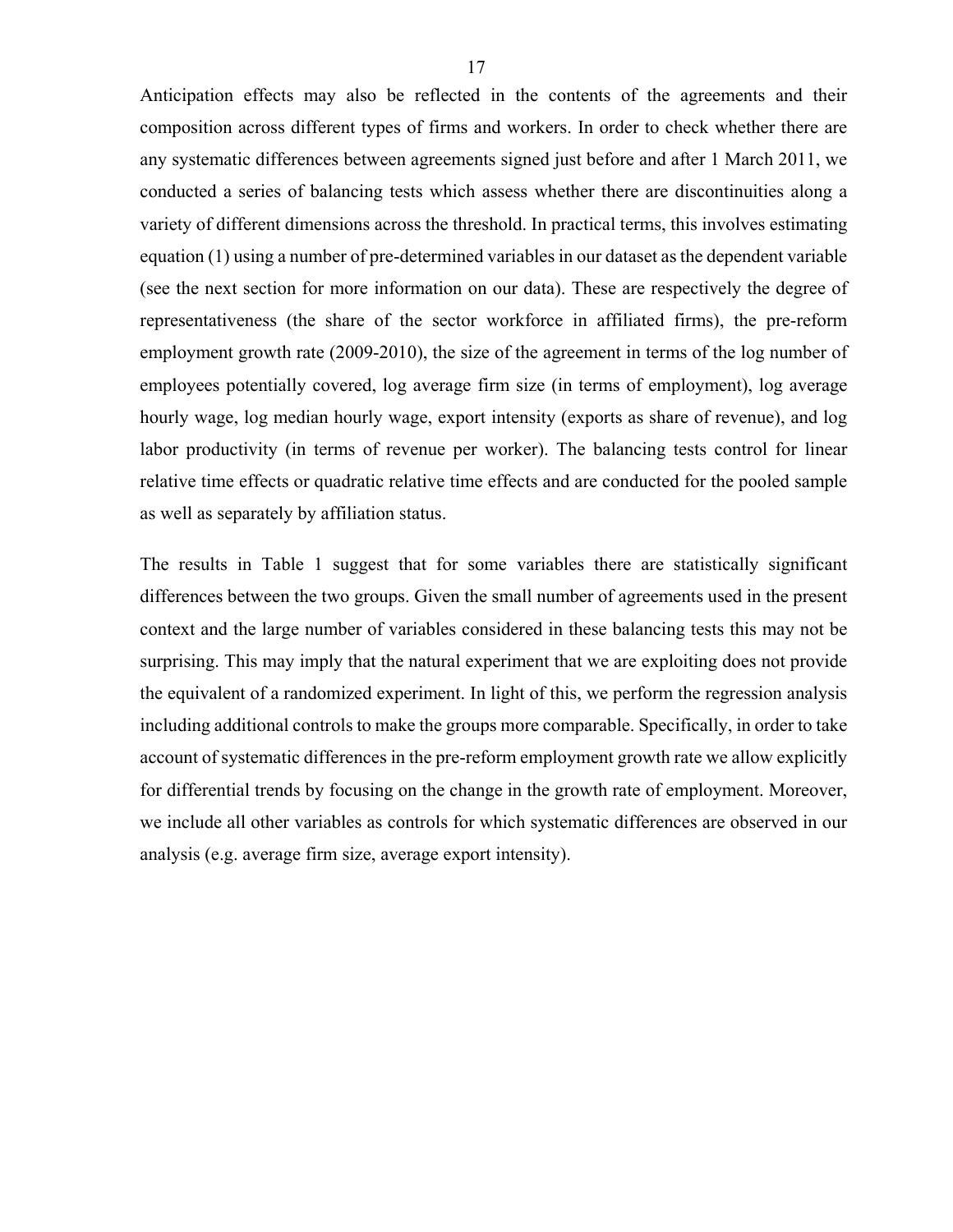| Table 1. Balancing tests                  |                       |           |           |           |                   |           |  |
|-------------------------------------------|-----------------------|-----------|-----------|-----------|-------------------|-----------|--|
|                                           | All<br>Non-affiliated |           |           |           | <b>Affiliated</b> |           |  |
|                                           | (1)                   | (2)       | (3)       | (4)       | (3)               | (4)       |  |
| <b>Balancing variables</b>                | linear                | quadratic | linear    | quadratic | linear            | quadratic |  |
|                                           |                       |           |           |           |                   |           |  |
| Representativeness, 2010                  | 0.0815                | $-0.0080$ | 0.0923    | $-0.0183$ | 0.0220            | 0.0303    |  |
| - share of workforce in afffiliated firms | (0.1143)              | (0.0574)  | (0.1422)  | (0.0617)  | (0.0695)          | (0.0510)  |  |
| Employment growth, 2009-2010              | 0.0865                | 0.0975    | 0.0953    | 0.1045    | 0.0813            | 0.0844    |  |
|                                           | (0.0155)              | (0.0080)  | (0.0195)  | (0.0106)  | (0.0099)          | (0.0076)  |  |
|                                           | ***                   | ***       | $***$     | ***       | ***               | ***       |  |
| Log employment, 2010                      | $-0.2195$             | $-0.1584$ | $-0.4327$ | $-0.3626$ | 0.5093            | 0.1547    |  |
|                                           | (0.6026)              | (0.6073)  | (0.6009)  | (0.6273)  | (0.7890)          | (0.5082)  |  |
|                                           |                       |           |           |           |                   |           |  |
| Log average firm size, 2010               | $-1.2418$             | $-1.4115$ | $-1.2439$ | $-1.3098$ | $-1.5805$         | $-1.6135$ |  |
| - number of workers per firm              | (0.3004)              | (0.1840)  | (0.2429)  | (0.2017)  | (0.2265)          | (0.1765)  |  |
|                                           | ***                   | ***       | ***       | ***       | ***               | ***       |  |
| Log average wage, 2010                    | $-0.0510$             | $-0.0812$ | $-0.0530$ | $-0.0603$ | $-0.1147$         | $-0.1120$ |  |
| - within job title and year               | (0.0870)              | (0.0956)  | (0.0852)  | (0.0875)  | (0.0901)          | (0.0758)  |  |
| Log median wage, 2010                     | 0.0040                | $-0.0092$ | $-0.0127$ | $-0.0059$ | $-0.0243$         | $-0.0035$ |  |
| - within job title and year               | (0.0764)              | (0.0828)  | (0.0775)  | (0.0781)  | (0.0824)          | (0.0605)  |  |
|                                           |                       |           |           |           |                   |           |  |
| Export intensity, 2010                    | $-0.4642$             | $-0.4553$ | $-0.4072$ | $-0.3808$ | $-0.5818$         | $-0.6151$ |  |
|                                           | (0.0523)              | (0.0494)  | (0.0579)  | (0.0583)  | (0.0466)          | (0.0264)  |  |
|                                           | ***                   | ***       | $***$     | ***       | ***               | ***       |  |
| Log labour productivity, 2010             | 0.1753                | $-0.0735$ | 0.2313    | 0.0320    | $-0.2217$         | $-0.1636$ |  |
|                                           | (0.4604)              | (0.5252)  | (0.4727)  | (0.5360)  | (0.3814)          | (0.2627)  |  |
|                                           |                       |           |           |           |                   |           |  |

The estimates reported correspond to the coefficients of the extension dummy in equation (1). Regressions are weighted by the number of employees in 2010. Standard errors are robust and clustered by collective agreement and signature date. \*, \*\*, \*\*\* refer to statistical significance levels of 10%, 5% and 1% respectively.

#### **IV. DATA AND IMPLEMENTATION**

#### **A. Administrative personnel records (Quadros de Pessoal)**

The main data in this paper are drawn from administrative Personnel Records (*Quadros de Pessoal, henceforth QP*), a matched employer-employee panel that covers the universe of firms and workers in the private sector in Portugal (see Cardoso and Portugal, 2005, Martins, 2009a, and Martins et al, 2012, for earlier papers using *QP*). Given our goals, we focus on the period 2009-2013: information on workers refers to October of each year, while information on firms refers to the full year. *QP* provides rich information on workers and firms. Particularly important for the present purposes is information on the applicable collective agreement for each worker and on employer association membership of firms, i.e. whether they are a member and if so of which one, the latter available only for 2010. Consequently, we analyse the role of affiliation status for the impact of extensions based on their affiliation in the last year before the reform took place. This implies that we focus on firms that were present in 2010, as well as all their workers, but cannot consider new firms. For the present purposes, we do not require any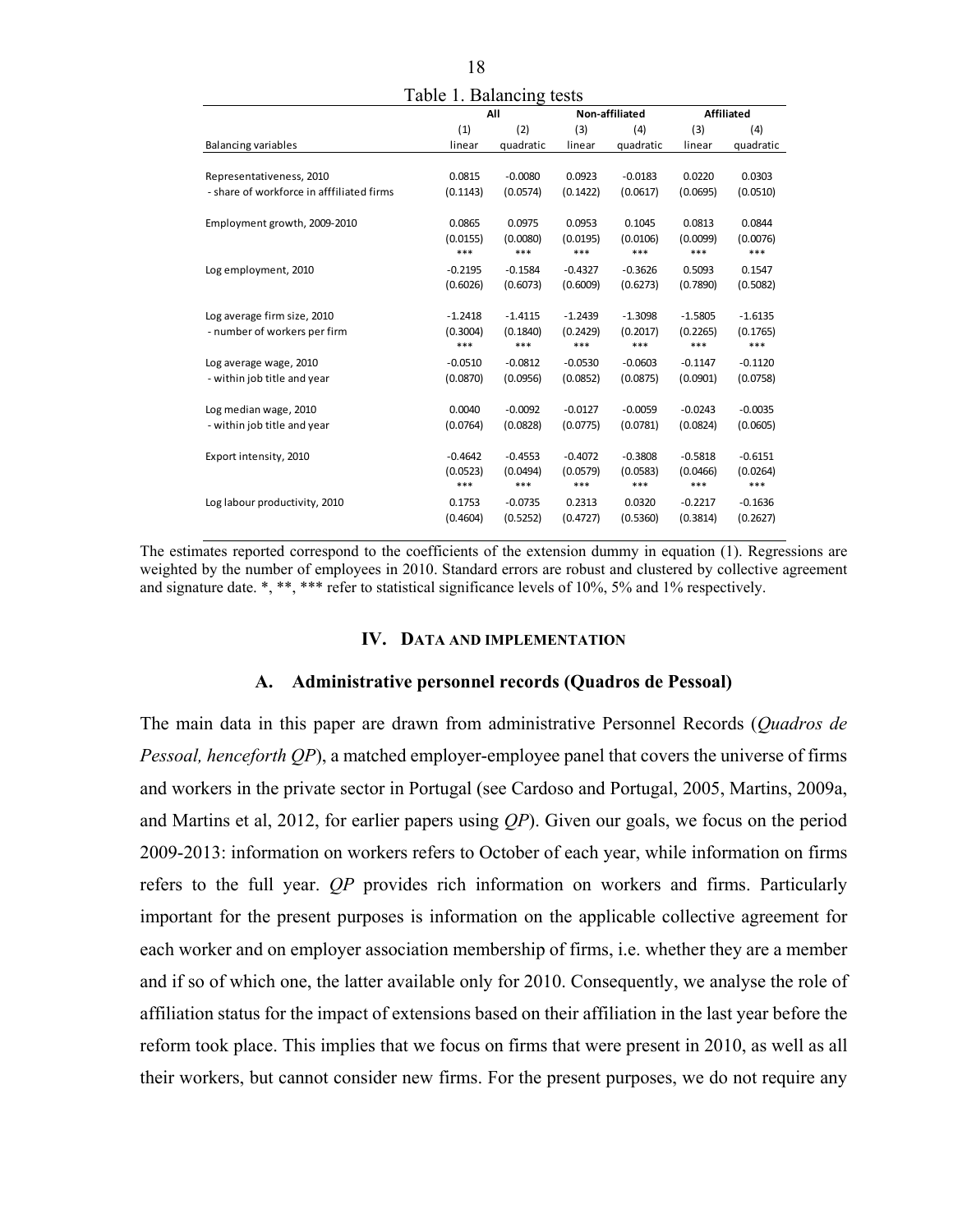information on employer association membership in the subsequent years. Firms that are covered by firm- and holding-level agreements are excluded from the analysis.

#### **B. Information on collective agreements and extensions (DGERT)**

Information on collective agreements and their possible extensions is publicly available from the Ministry of Labor (DGERT) website.11 The resulting dataset includes information on the publication dates of collective agreements and, if applicable, of their extensions, the signatory employer associations and trade unions as well as the economic activities (and regions and or occupations, if applicable) covered by the agreement.

The dataset used for the empirical analysis consists of 38 collective agreements signed over the period October 2010 to August 2011 (see the Annex for details). Together these account for approximately 20% of the workforce in the private sector. In the empirical analysis, we mainly focus on the 31 agreements that were signed between 8 October 2011 and 20 June 2011. The reason for limiting the scope to agreements until 20 June 2011 is that the extension procedure was suspended when the new government took office in 21 June 2011.<sup>12</sup> This gives us a 15week window from 1 March 2011 to 20 June 2011 during which 18 new or revised agreements were signed that were not extended during the subsequent 12 months. This was preceded by a 5-week transition period during which most agreements that were signed were subsequently extended except but not all (24 January 2011 – 28 February 2011). The period from 8 October 2010 to 24 January 2011 corresponds to a 15-week window during which all new or revised agreements were subsequently extended. During the period from 8 October 2010 to 28 February 2011 13 new or revised agreements were signed.

<sup>11</sup> http://bte.gep.msess.gov.pt/

 $12$  While this decision was not publicized and unlikely to have had a major impact on collective bargaining in the following weeks, we feel it is more prudent to limit ourselves to agreements that were signed before the new government took place. However, as will be shown below, the analysis is robust to adding these agreements to the analysis.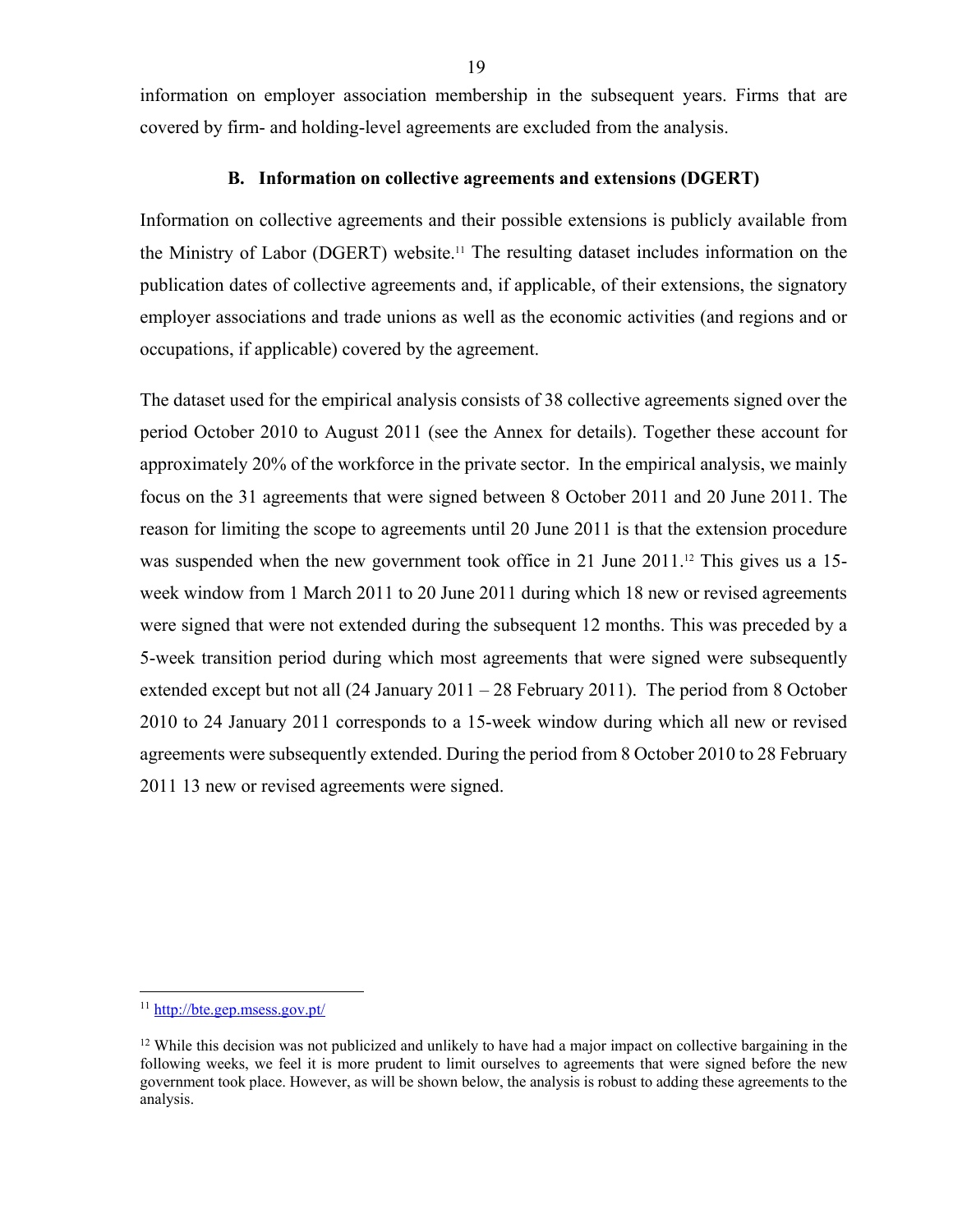#### *4.3 Combining the information into a semi-aggregated dataset*

For the present purposes, we construct a dataset with information on employment, wages, sales, exports and productivity (sales per worker) by agreement, year, and membership status, thus combining information from *QP* with information from collective agreements (DGERT). Unfortunately, linking the two sources of information is not straightforward in practice since the agreement codes in *QP* do not necessarily correspond to those used by DGERT. We proceeded as follows. First, since workers in each firm may be covered by more than one agreement, we focus on the agreement that represents the largest share of workers in the firm. Second, we use the name of the employer associations in which affiliated firms are affiliated to link collective agreements in *QP* and DGERT**.** Third, we extend the linking between the two collective agreement codes (QP and DGERT) to non-affiliated firms. In other words, we establish the domain of each collective agreement in terms of firm identifiers, first using 2010 data (for which we have employer affiliation information) and then the remaining years too. Fourth, we collapse the firm-level data by year, agreement and employer association membership status. This yields a dataset with 76 observations (38 agreements for each affiliation status group).

#### **V. RESULTS ON EMPLOYMENT GROWTH**

#### **A. Overall effects of extensions**

The results on the impact of extensions on employment growth relative to the pre-reform trend across all firms, irrespective of their membership status, are reported in Table 2. It shows the results based on both the fuzzy and the sharp RDD under the assumption of either linear or quadratic relative time effects. The results based on the sharp RDD using a linear specification are visualized in Figure 6.13

<sup>&</sup>lt;sup>13</sup> For ease of presentation, the results presented in Figure 6 do not include any controls apart from affiliation status and relative time effects.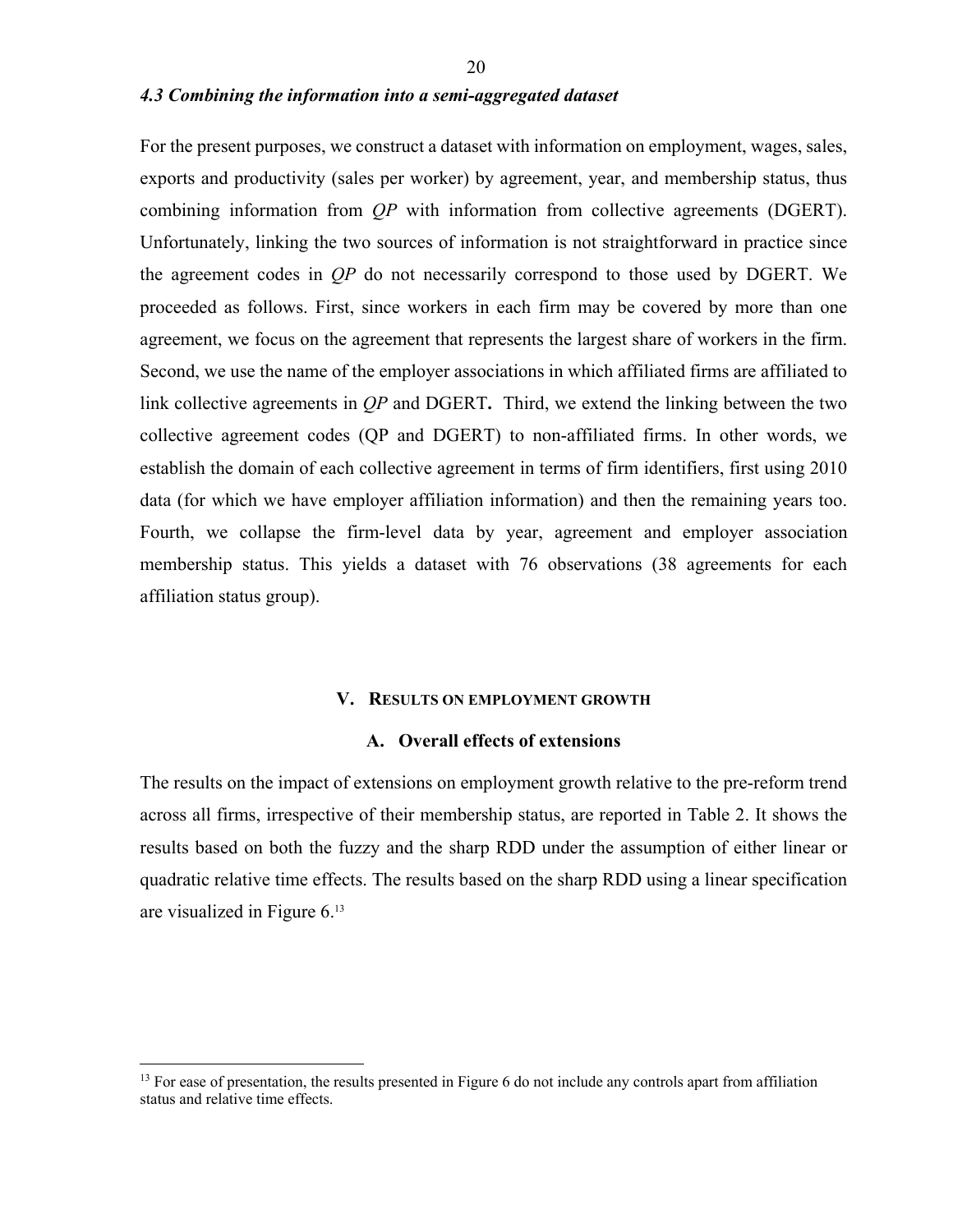Table 2. The effects of extensions, all firms

|                           |                                | Fuzzy                        |                               | Sharp                        |
|---------------------------|--------------------------------|------------------------------|-------------------------------|------------------------------|
|                           | (1)                            | (2)                          | (1)                           | (2)                          |
| Treatment dummy           | $-0.0953$<br>(0.0446)<br>$***$ | $-0.0500$<br>(0.0591)        | $-0.0578$<br>(0.0262)<br>$**$ | $-0.0420$<br>(0.0262)        |
| Constant                  | $-0.1042$<br>(0.0388)<br>$**$  | $-0.1358$<br>(0.0274)<br>*** | $-0.1226$<br>(0.0313)<br>***  | $-0.1293$<br>(0.0236)<br>*** |
| Relative time effects     | Linear                         | Quadratic                    | Linear                        | Quadratic                    |
| Observations<br>R-squared | 62<br>0.3976                   | 62<br>0.4037                 | 58<br>0.4290                  | 58<br>0.4359                 |

Panel A. Employment growth, p.p., 2010-2011 ( $\Delta E_t$ )

**Panel B.** Change in employment growth, p.p.,  $(\Delta E_t - \Delta E_{t-1})$ 

|                       |                                | Fuzzy                          |                              | Sharp                        |
|-----------------------|--------------------------------|--------------------------------|------------------------------|------------------------------|
|                       | (1)                            | (2)                            | (1)                          | (2)                          |
| Treatment dummy       | $-0.1574$<br>(0.0548)<br>$***$ | $-0.1472$<br>(0.0709)<br>$**$  | $-0.1022$<br>(0.0301)<br>*** | $-0.1035$<br>(0.0295)<br>*** |
| Constant              | $-0.1950$<br>(0.0380)<br>$***$ | $-0.1985$<br>(0.0360)<br>$***$ | $-0.2238$<br>(0.0279)<br>*** | $-0.1926$<br>(0.0247)<br>*** |
| Relative time effects | Linear                         | Quadratic                      | Linear                       | Quadratic                    |
| Observations          | 62                             | 62                             | 58                           | 58                           |
| R-squared             | 0.6579                         | 0.6581                         | 0.6809                       | 0.6958                       |

Regressions are weighted by the number of employees in 2010. They include controls for log average firm size, export intensity and affiliation status. Standard errors are robust and clustered by collective agreement and signature date. \*, \*\*, \*\*\* refer to statistical significance levels of 10%, 5% and 1% respectively.

Authors' calculations based on QP and DGERT data.

According to the results, extensions have an adverse and statistically significant impact on employment growth. The results tend to be qualitatively similar whether a fuzzy or a sharp set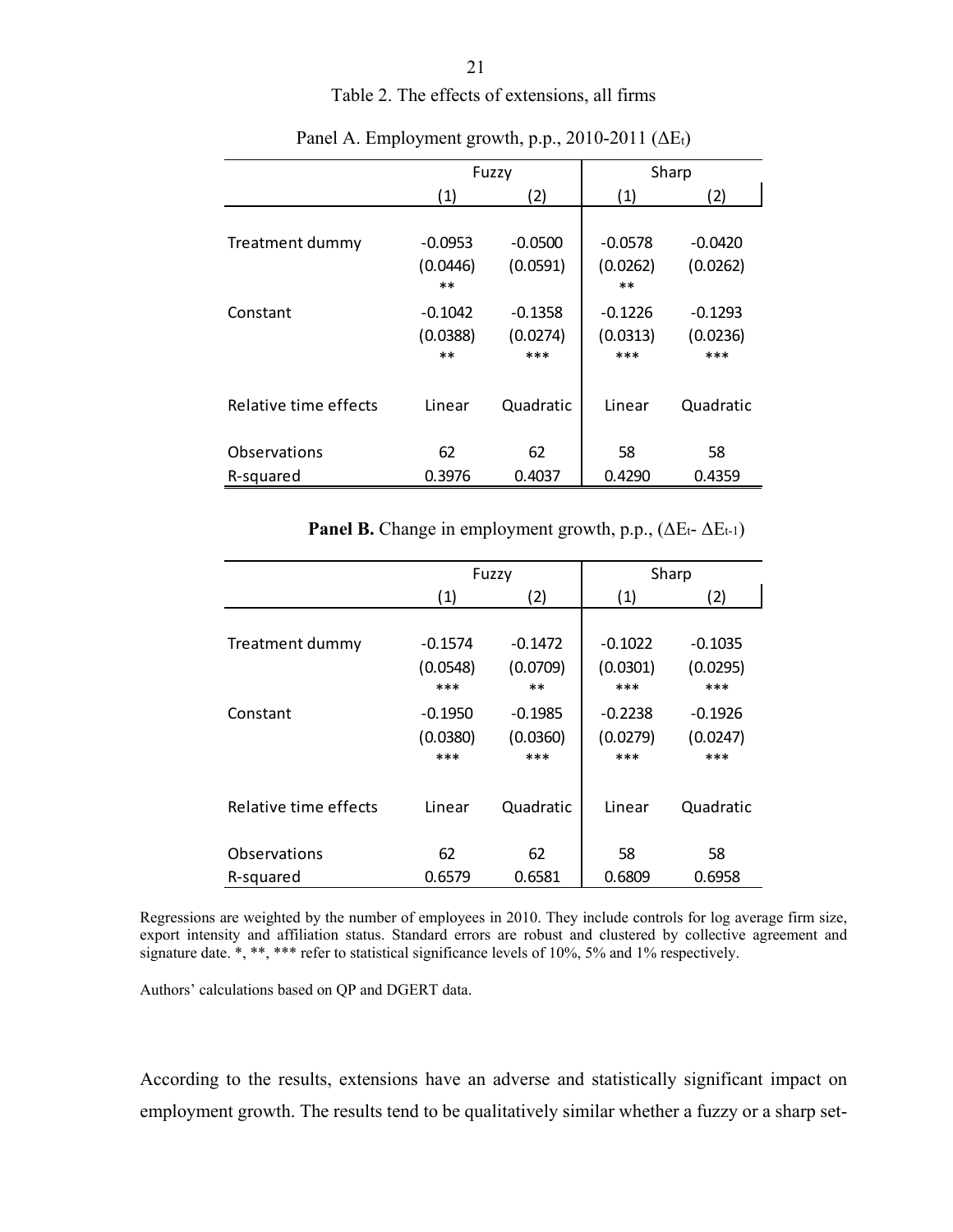up is used, whether linear or quadratic controls for relative time are included and whether the pre-reform trend is controlled for or not.<sup>14</sup> The impact of extensions on employment growth is potentially large, ranging from 5 to 10 percentage points depending on the specification. These large effects are likely to reflect at least in part the specific context during which the natural experiment took place, namely that of the 2010Q4-2012Q4 recession hitting firms still recovering from the global financial crisis. Because the need for adjusting working conditions was presumably greater under such circumstances, extensions may have had a larger adverse impact on employment than they would have had in normal times. Furthermore, as discussed in

Section 5.3, the retro-active entry-into-force of extensions in a context where many firms are liquidity-constrained is found to have exacerbated the negative employment effects found here.

 $14$  Note, however, that the coefficients lose statistical significance when controlling for quadratic relative time effects when focusing on employment growth but remain largely unchanged when focusing on the change in employment growth.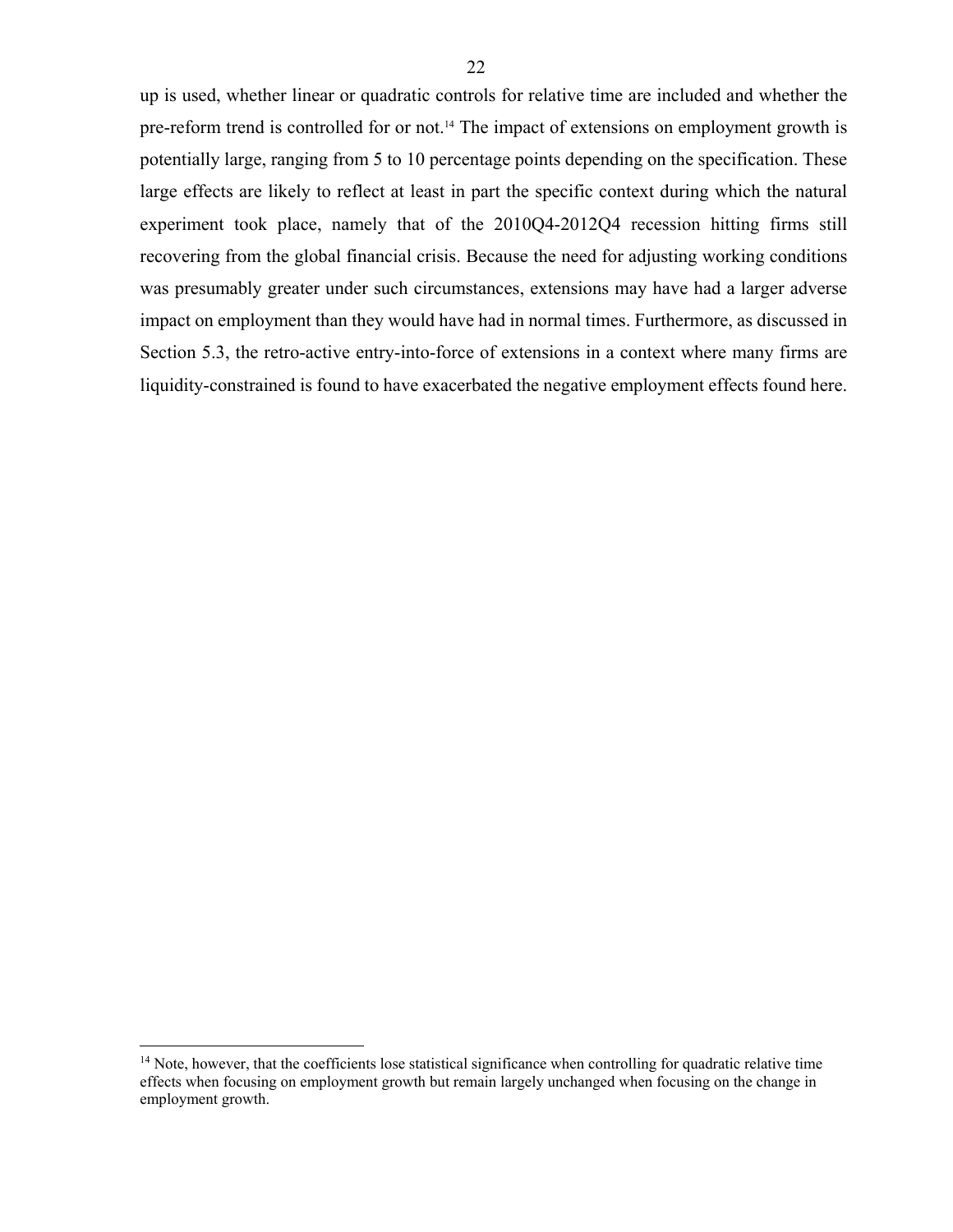

Figure 6. The overall effects of extensions on employment growth

Change in employment growth, p.p.,  $(\Delta E_t - \Delta E_{t-1})$ , sharp RDD

The figure presents the estimated change in the growth rate of employment by collective agreement publication week, as measured from the threshold date of 1 March 2011 (week 0). The results are estimated from a sharp RDD using employment weights. The size of the circles is proportional to the employment of the corresponding

collective agreement(s). Standard errors are robust and clustered by collective agreement and signature date.  $*, **$ , \*\*\* refer to statistical significance levels of 10%, 5% and 1% respectively.

Authors' calculations based on QP and DGERT data.

The results are robust to a variety of different specifications. Focusing on the specification with linear relative time effects, Table 3 compares the baseline results with alternative specifications or samples, in the following order. "Controls" includes only affiliation status as control and not average firm size and export intensity as in the baseline specification. "Bandwidth" extends the observation window by including agreements signed after the new government took office in June 2011 to the end of August 2011. "Falsification" assesses whether there is a discontinuity when using a placebo date that evenly splits the number of agreements in the post-reform period (March – August) on each side of a fictional threshold (around the middle of May). The results indicate that excluding the controls and extending the bandwidth does not qualitatively change the results relative to the baseline. The falsification test does not point to any discontinuities in employment growth around the fictional reform date. erection<br>  $\frac{25}{11}$ <br>  $\frac{25}{11}$ <br>  $\frac{25}{11}$ <br>  $\frac{25}{11}$ <br>  $\frac{25}{11}$ <br>  $\frac{25}{11}$ <br>  $\frac{25}{11}$ <br>  $\frac{25}{11}$ <br>  $\frac{25}{11}$ <br>
Authors' calculations t<br>
The results are robu<br>
linear relative time<br>
or samples, in the f<br>
aver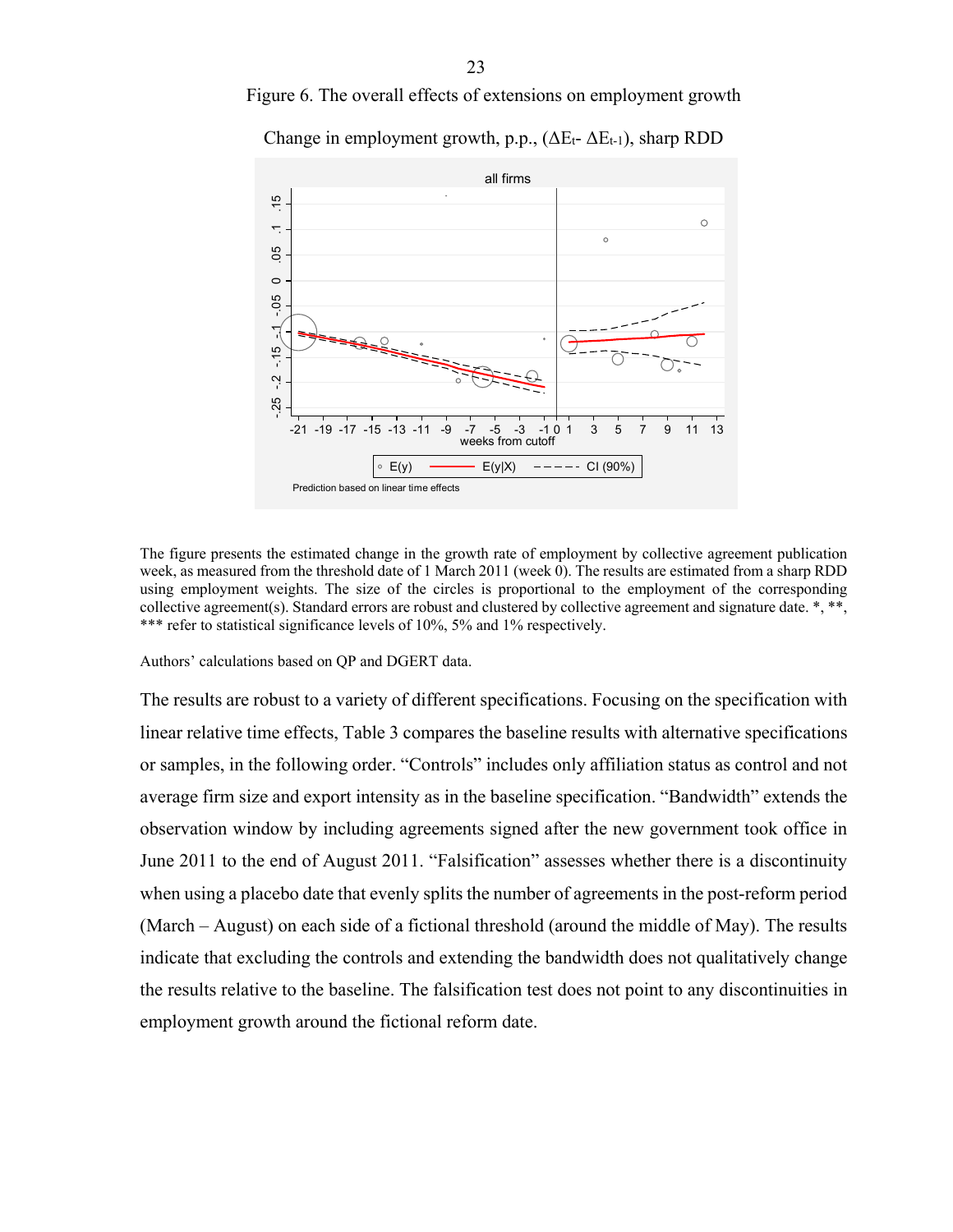# Table 3. Sensitivity analysis, all firms

|                       |           |           | Employment growth |                                |                 | Change in employment growth |           |                                |  |
|-----------------------|-----------|-----------|-------------------|--------------------------------|-----------------|-----------------------------|-----------|--------------------------------|--|
|                       |           |           |                   |                                |                 |                             |           |                                |  |
|                       | Baseline  | Controls  |                   | <b>Bandwidth Falsification</b> | <b>Baseline</b> | Controls                    |           | <b>Bandwidth Falsification</b> |  |
|                       |           |           |                   |                                |                 |                             |           |                                |  |
| Treatment dummy       | $-0.0953$ | $-0.0511$ | $-0.0976$         | $-0.0345$                      | $-0.1574$       | $-0.1217$                   | $-0.1540$ | $-0.0345$                      |  |
|                       | (0.0446)  | (0.0163)  | (0.0566)          | (0.0556)                       | (0.0548)        | (0.0189)                    | (0.0523)  | (0.0556)                       |  |
|                       | **        | ***       | $*$               |                                | ***             | ***                         | ***       |                                |  |
| Constant              | $-0.1042$ | $-0.0963$ | $-0.1078$         | $-0.2129$                      | $-0.1950$       | $-0.1350$                   | $-0.1701$ | $-0.2129$                      |  |
|                       | (0.0388)  | (0.0053)  | (0.0523)          | (0.0541)                       | (0.0380)        | (0.0123)                    | (0.0327)  | (0.0541)                       |  |
|                       | **        | ***       | **                | ***                            | ***             | ***                         | ***       | ***                            |  |
| Relative time effects | Linear    | Linear    | Linear            | Linear                         | Linear          | Linear                      | Linear    | Linear                         |  |
| Observations          | 62        | 62        | 76                | 46                             | 62              | 62                          | 76        | 46                             |  |
| R-squared             | 0.3976    | 0.3472    | 0.4975            | 0.5902                         | 0.6579          | 0.5452                      | 0.6898    | 0.5902                         |  |

**Panel A.** Fuzzy RDD

**Panel B.** Sharp RDD

|                       |           |           | Employment growth |                                |           | Change in employment growth |           |                         |
|-----------------------|-----------|-----------|-------------------|--------------------------------|-----------|-----------------------------|-----------|-------------------------|
|                       | Baseline  | Controls  |                   | <b>Bandwidth Falsification</b> | Baseline  | Controls                    |           | Bandwidth Falsification |
|                       |           |           |                   |                                |           |                             |           |                         |
| Treatment dummy       | $-0.0578$ | $-0.0603$ | $-0.0164$         | $-0.0345$                      | $-0.1022$ | $-0.1169$                   | $-0.0898$ | $-0.0345$               |
|                       | (0.0262)  | (0.0203)  | (0.0264)          | (0.0556)                       | (0.0301)  | (0.0245)                    | (0.0210)  | (0.0556)                |
|                       | **        | ***       |                   |                                | ***       | ***                         | ***       |                         |
| Constant              | $-0.1226$ | $-0.0891$ | $-0.1570$         | $-0.2129$                      | $-0.2238$ | $-0.1352$                   | $-0.2017$ | $-0.2129$               |
|                       | (0.0313)  | (0.0115)  | (0.0412)          | (0.0541)                       | (0.0279)  | (0.0143)                    | (0.0259)  | (0.0541)                |
|                       | ***       | ***       | ***               | ***                            | ***       | ***                         | ***       | ***                     |
| Relative time effects | Linear    | Linear    | Linear            | Linear                         | Linear    | Linear                      | Linear    | Linear                  |
| Observations          | 58        | 58        | 72                | 46                             | 58        | 58                          | 72        | 46                      |
| R-squared             | 0.4290    | 0.3917    | 0.5210            | 0.5902                         | 0.6809    | 0.5650                      | 0.7015    | 0.5902                  |

Regressions are weighted by the number of employees in 2010 and include controls for log average firm size, export intensity and affiliation status unless stated otherwise. Standard errors are robust and clustered by collective agreement and signature date. \*, \*\*, \*\*\* refer to statistical significance levels of 10%, 5% and 1% respectively. "Controls": affiliation status only; "bandwidth": October 2010-August 2011; "Falsification": placebo reform date (mid-May 2011) using agreements in post-reform period only (March 2011 – August 2011).

Authors' calculations based on QP and DGERT data.

#### **B. Effects of extensions by affiliation status**

In order to analyze the effects of extensions across firms that are or are not affiliated to an employer association, we now allow their effects to differ across firms that are and those that are not by adding an interaction term of the treatment dummy with affiliation status. The baseline results along with a number of sensitivity checks are reported in Table 4. The results based on sharp RDD with linear relative time effects are visualized in Figure 7.

The results indicate that the adverse impact of extensions on employment growth tends to be concentrated among non-affiliated firms. This is the case for the majority of specifications reported, including for our preferred specifications that control for the pre-reform growth rate in employment. The fuzzy RDD results suggest that the impact of extensions is negative and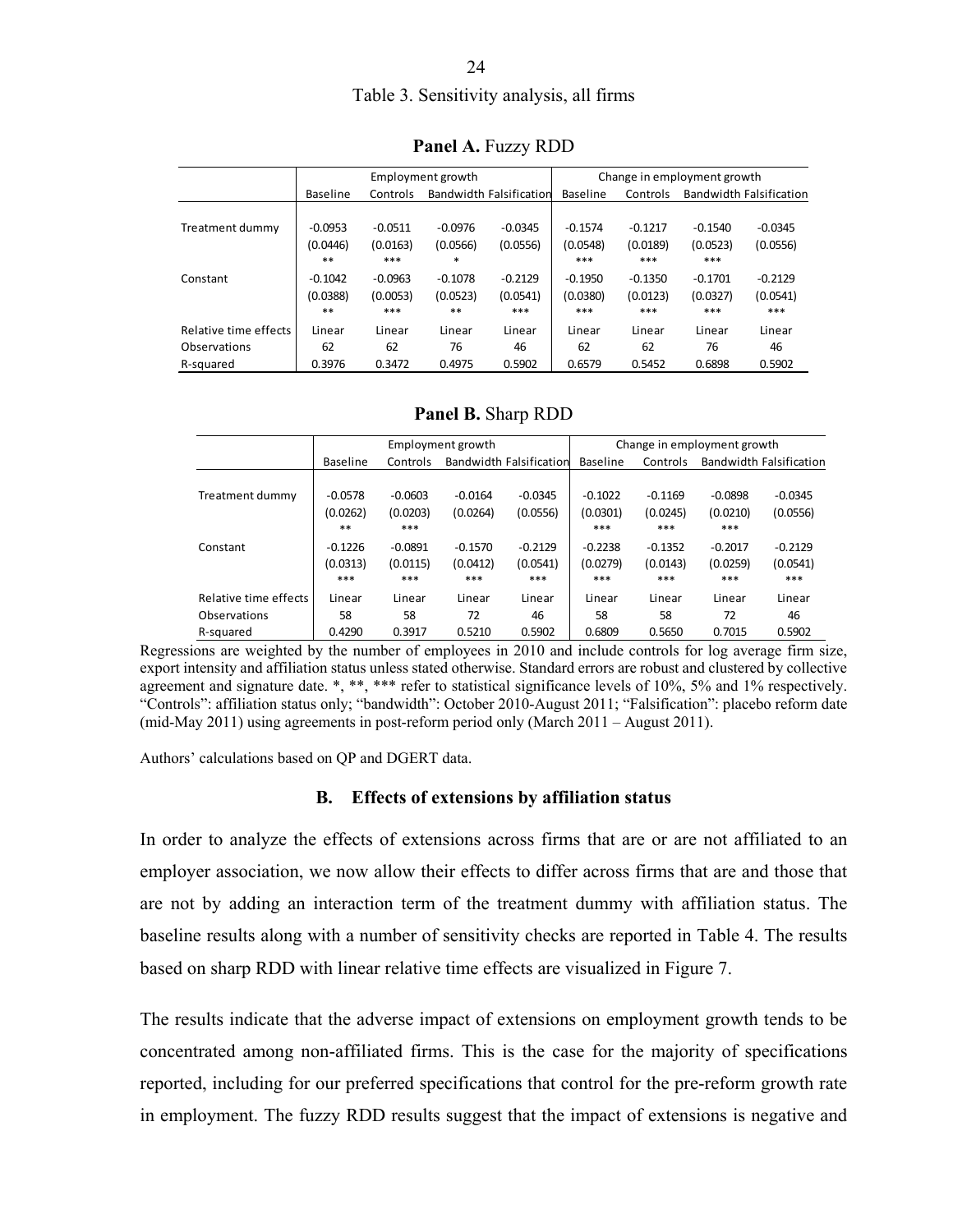statistically significant for non-affiliated firms, but positive and statistically significant for affiliated firms. Using the sharp RDD, the results are more mixed, with the results for employment growth suggesting that the effects are concentrated among affiliated firms and those for the change in employment growth that the effects are concentrated among nonaffiliated firms.15 Since we prefer the results that control for differences in the pre-reform growth rate in employment by focusing on the change in employment growth, we conclude that the negative effects of extensions are concentrated among non-affiliated firms. The sensitivity checks further suggest that the baseline results do not hinge on the inclusion of controls or the definition of the observation window. Moreover, the falsification test does not point at the presence of any significant discontinuities around the fictive threshold in the post-reform period.

<sup>&</sup>lt;sup>15</sup> When focusing on the change in employment growth, extensions have a significant impact on both non-affiliated firms and affiliated firms, with their impact being about twice as large among non-affiliated firms as among affiliated firms. The effects among affiliated firms may indicate that some of these firms only increase the pay of their non-unionised workers once extensions are issued. Alternatively, these effects may reflect the increase in market power by affiliated firms and the subsequent reduction in output and employment to maximize profits.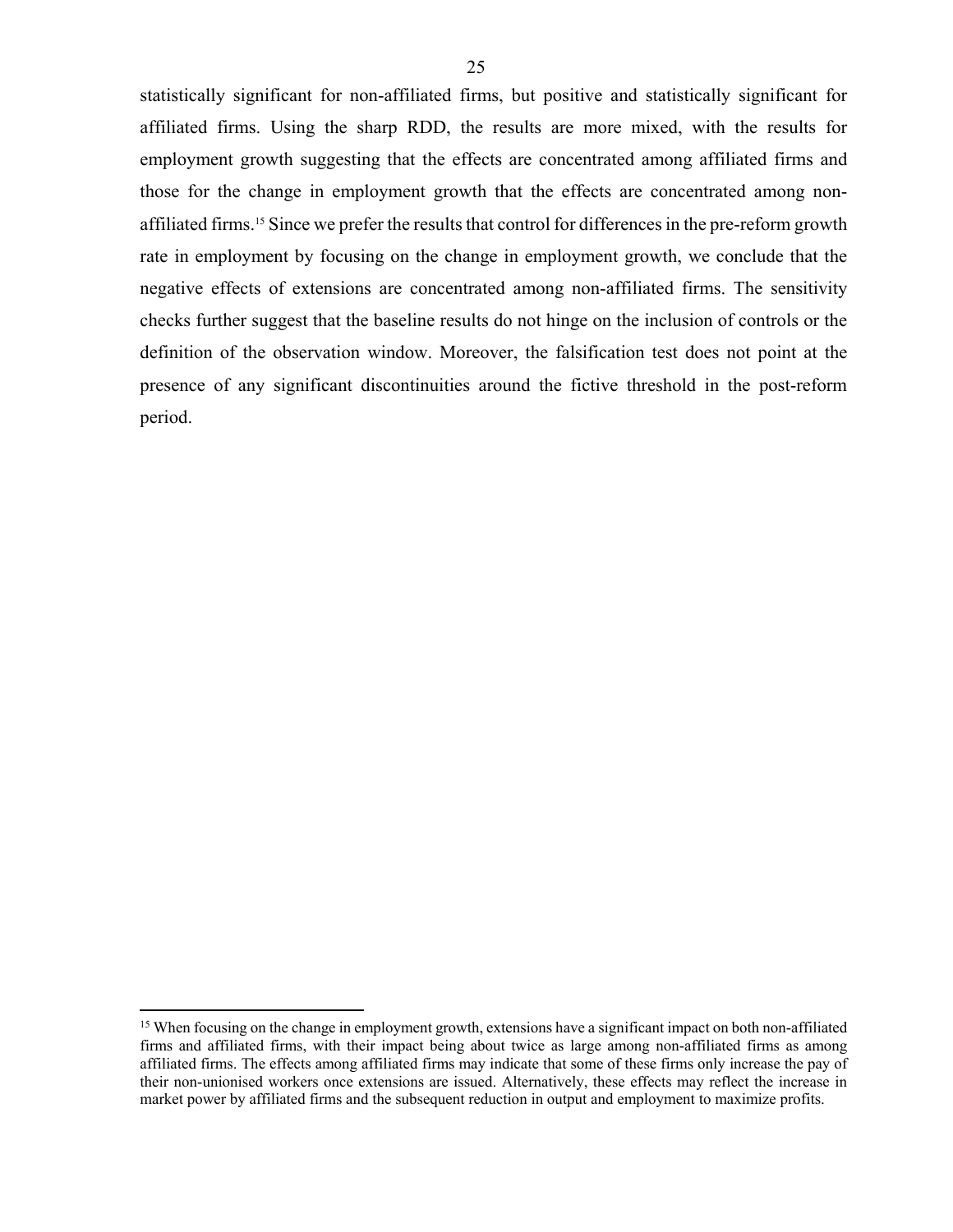Figure 7. The effects of extensions by affiliation status



Change in employment growth, p.p.,  $(\Delta E_t - \Delta E_{t-1})$ 

"Membership status: 0" refers to non-affiliated firms; "Membership status: 1" refers to affiliated firms. The figure presents the estimated change in the growth rate of employment by collective agreement publication week, as measured from the threshold date of 1 March 2011 (week 0). The results are estimated from a sharp RDD using employment weights. The size of the circles is proportional to the employment of the corresponding collective agreement(s). Standard errors are robust and clustered by collective agreement and signature date. \*, \*\*, \*\*\* refer to statistical significance levels of 10%, 5% and 1% respectively.

These results are consistent with the view that affiliated firms can shape the use of extensions for their own benefit at the expense of non-affiliated outsiders. They also provide a first indication that representativeness matters since the wage floors negotiated in collective agreements appear to be less appropriate for affiliated firms than for non-affiliated firms. This suggests that the lack of representativeness of employer associations is a potentially important factor behind the adverse effect of extensions. es a reader to the set of the set of the set of the set of the set of the set of the set of the set of the set of the set of the set of the set of the set of the set of the set of the set of the set of the set of the set o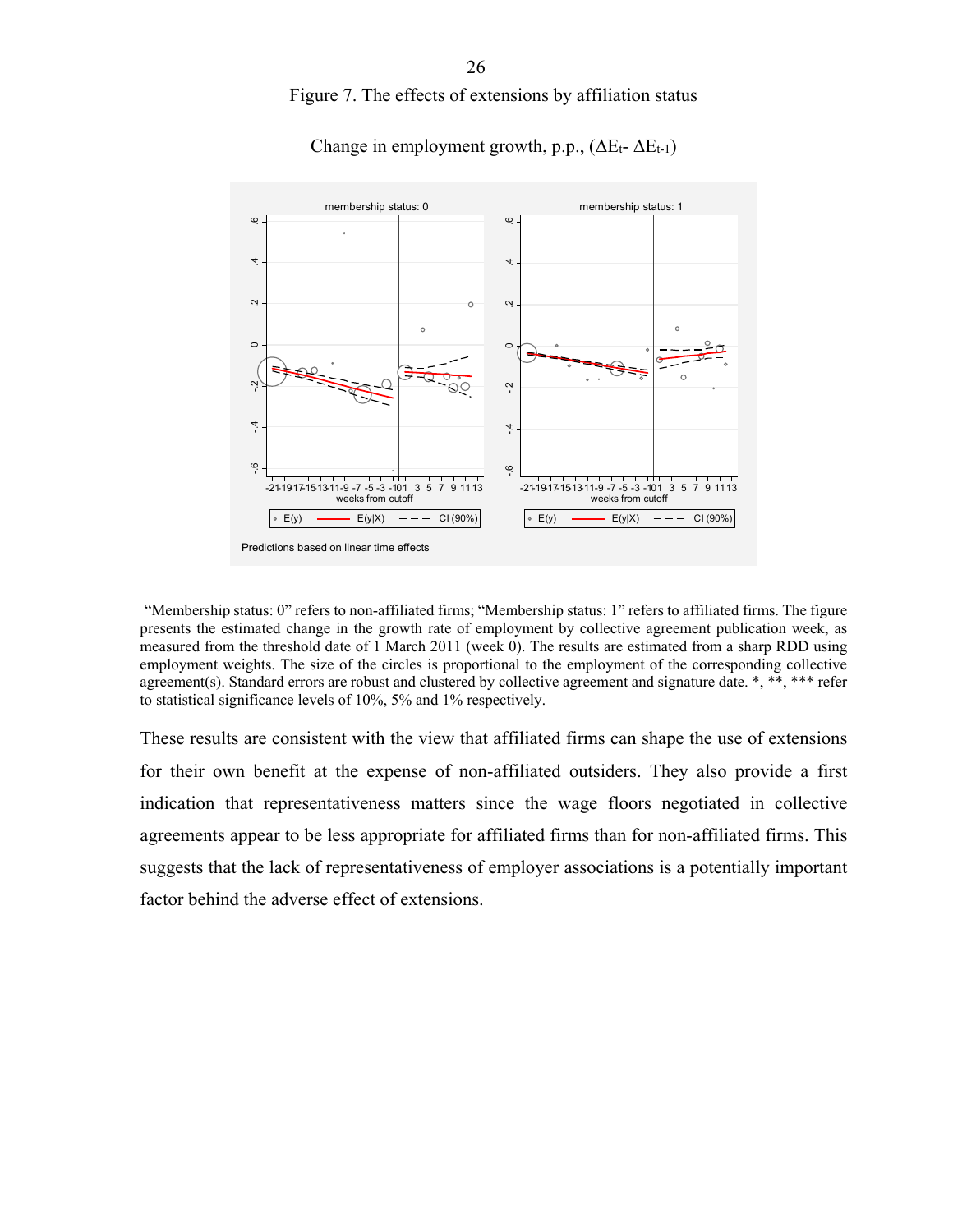# Table 4. Results by affiliation status

|                       |                 |           | <b>Fuzzy RDD</b> |                         | Sharp RDD       |           |           |                         |
|-----------------------|-----------------|-----------|------------------|-------------------------|-----------------|-----------|-----------|-------------------------|
|                       | <b>Baseline</b> | Controls  |                  | Bandwidth Falsification | <b>Baseline</b> | Controls  |           | Bandwidth Falsification |
|                       |                 |           |                  |                         |                 |           |           |                         |
| Non-affiliated firms  | $-0.1121$       | $-0.1395$ | $-0.1114$        | 0.0224                  | $-0.0536$       | $-0.0515$ | $-0.0071$ | 0.0684                  |
| * treatment dummy     | (0.0470)        | (0.0574)  | (0.0592)         | (0.0661)                | (0.0329)        | (0.0248)  | (0.0311)  | (0.1080)                |
|                       | $**$            | **        | *                |                         |                 | $***$     |           |                         |
| Affiliated firms      | 0.1790          | 0.1172    | 0.0087           | 0.0631                  | $-0.0980$       | $-0.0982$ | $-0.0610$ | $-0.0280$               |
| * treatment dummy     | (0.0712)        | (0.0876)  | (0.0962)         | (0.0577)                | (0.0204)        | (0.0326)  | (0.0292)  | (0.0336)                |
|                       | $***$           |           |                  |                         | ***             | ***       | $***$     |                         |
| Affiliated firms      | $-0.0989$       | $-0.0549$ | $-0.0200$        | 0.0631                  | $-0.1633$       | $-0.0575$ | $-0.0985$ | $-0.0295$               |
|                       | (0.0497)        | (0.0598)  | (0.0798)         | (0.0577)                | (0.0481)        | (0.1103)  | (0.0594)  | (0.0497)                |
|                       | *               |           |                  |                         | ***             |           |           |                         |
| Constant              | $-0.0544$       | $-0.0587$ | $-0.0527$        | $-0.0670$               | $-0.0786$       | $-0.0975$ | $-0.0722$ | $-0.0978$               |
|                       | (0.0180)        | (0.0275)  | (0.0300)         | (0.0664)                | (0.0156)        | (0.0187)  | (0.0269)  | (0.1082)                |
|                       | ***             | **        | *                |                         | ***             | ***       | **        |                         |
| Relative time effects | linear          | linear    | linear           | linear                  | linear          | linear    | linear    | linear                  |
| Observations          | 62              | 62        | 76               | 46                      | 58              | 58        | 72        | 46                      |
| R-squared             | 0.4157          | 0.3802    | 0.5026           | 0.5137                  | 0.4579          | 0.4140    | 0.5432    | 0.5393                  |

# Panel A. Employment growth (2010-2011)

#### **Panel B.** Change in employment growth

|                       |                 |           | <b>Fuzzy RDD</b> |                                | Sharp RDD       |           |           |                         |
|-----------------------|-----------------|-----------|------------------|--------------------------------|-----------------|-----------|-----------|-------------------------|
|                       | <b>Baseline</b> | Controls  |                  | <b>Bandwidth Falsification</b> | <b>Baseline</b> | Controls  |           | Bandwidth Falsification |
|                       |                 |           |                  |                                |                 |           |           |                         |
| Non-affiliated firms  | $-0.1787$       | $-0.2446$ | $-0.1706$        | $-0.0370$                      | $-0.1222$       | $-0.1309$ | $-0.0986$ | $-0.0337$               |
| * treatment dummy     | (0.0653)        | (0.1118)  | (0.0650)         | (0.0607)                       | (0.0428)        | (0.0306)  | (0.0309)  | (0.0928)                |
|                       | $***$           | **        | $**$             |                                | ***             | ***       | ***       |                         |
| Affiliated firms      | 0.2565          | 0.1080    | 0.1798           | $-0.0295$                      | $-0.0512$       | $-0.0636$ | $-0.0681$ | $-0.0216$               |
| * treatment dummy     | (0.0916)        | (0.1877)  | (0.0887)         | (0.0497)                       | (0.0159)        | (0.0317)  | (0.0272)  | (0.0255)                |
|                       | ***             |           |                  |                                | ***             | *         | $***$     |                         |
| Affiliated firms      | 0.0779          | 0.1072    | 0.0707           | 0.0380                         | $-0.0080$       | 0.0612    | 0.0540    | 0.0634                  |
|                       | (0.0265)        | (0.0411)  | (0.0474)         | (0.1109)                       | (0.0273)        | (0.0309)  | (0.0442)  | (0.0984)                |
|                       | ***             | **        |                  |                                |                 | *         |           |                         |
| Constant              | $-0.0710$       | $-0.0814$ | $-0.0888$        | $-0.1138$                      | $-0.0865$       | $-0.1283$ | $-0.1113$ | $-0.1247$               |
|                       | (0.0163)        | (0.0481)  | (0.0210)         | (0.0532)                       | (0.0164)        | (0.0181)  | (0.0212)  | (0.0870)                |
|                       | ***             |           | ***              | **                             | ***             | ***       | ***       |                         |
| Relative time effects | linear          | linear    | linear           | linear                         | linear          | linear    | linear    | linear                  |
| Observations          | 62              | 62        | 76               | 46                             | 58              | 58        | 72        | 46                      |
| R-squared             | 0.6650          | 0.5670    | 0.6919           | 0.5906                         | 0.6990          | 0.5762    | 0.7091    | 0.5963                  |

Regressions are weighted by the number of employees in 2010 and include controls for log average firm size and export intensity unless stated otherwise. Standard errors are robust and clustered by collective agreement and signature date. \*, \*\*, \*\*\* refer to statistical significance levels of 10%, 5% and 1% respectively. "Controls": affiliation status only; "bandwidth": October 2010-August 2011; "Falsification": placebo reform date (mid-May 2011) using agreements in post-reform period only (March 2011 – August 2011).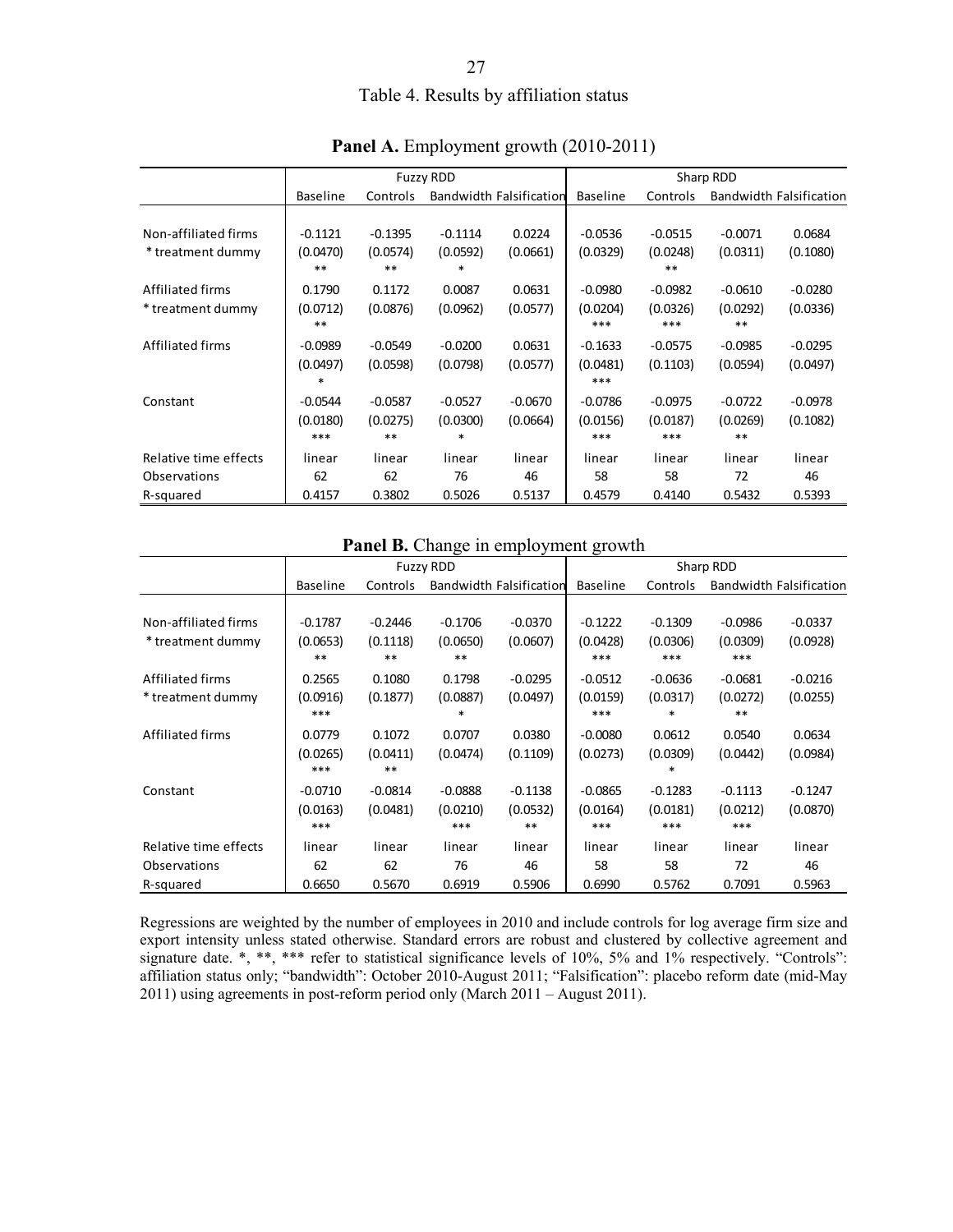#### **C. The role of representativeness and retroactivity**

We now consider the role of representativeness and retro-activity for the impact of extensions on the employment performance of non-affiliated and affiliated firms.

The degree of representativeness of employer associations is measured by the share of the workforce in affiliated firms in the total employment of the relevant sector. This definition is consistent with the representativeness criteria that were introduced as part of the 2012 labor market reform.

The results indicate that degree of representativeness does not appear to matter significantly for the impact of extensions for either affiliated or non-affiliated firms (Table 5a). In fact, almost all coefficients of the interactions between extension and representativeness are insignificant. Moreover, in additional robustness checks (available upon request), we find similar results when considering dummy variables defined at different representativeness thresholds (30% and 50%, for instance).

This may be surprising given the systematic differences in the impact of extensions between affiliated and non-affiliated firms. The absence of an apparent role for representativeness here may be due to a number of factors. A technical explanation could be that it is not the variation in representativeness per se that matters but whether a majority of employees is represented or not. While we have looked at this as well, identification is not straightforward due to the very limited number of agreements with representativeness levels above 50%. A substantive explanation could be that representativeness criteria based on a majority rule – as was introduced during the 2012 reform – are not sufficient for ensuring that the interests of nonaffiliated firms are fully taken into account. This may be either because a 50% threshold is not high enough or because, in practice, bargaining is largely driven by market leaders in a sector with smaller affiliated firms in the same sector having little or no influence over the outcome of the negotiations. This suggests that representativeness criteria may need to be fine-tuned further or be complemented with a test of public interest as is the case in, for example, in the Netherlands.

All in all, the results do not allow drawing strong conclusions about the effectiveness of representativeness criteria in mitigating the adverse impact of extensions. However, even if representativeness criteria do not effectively ensure that the interests of non-affiliated firms are

28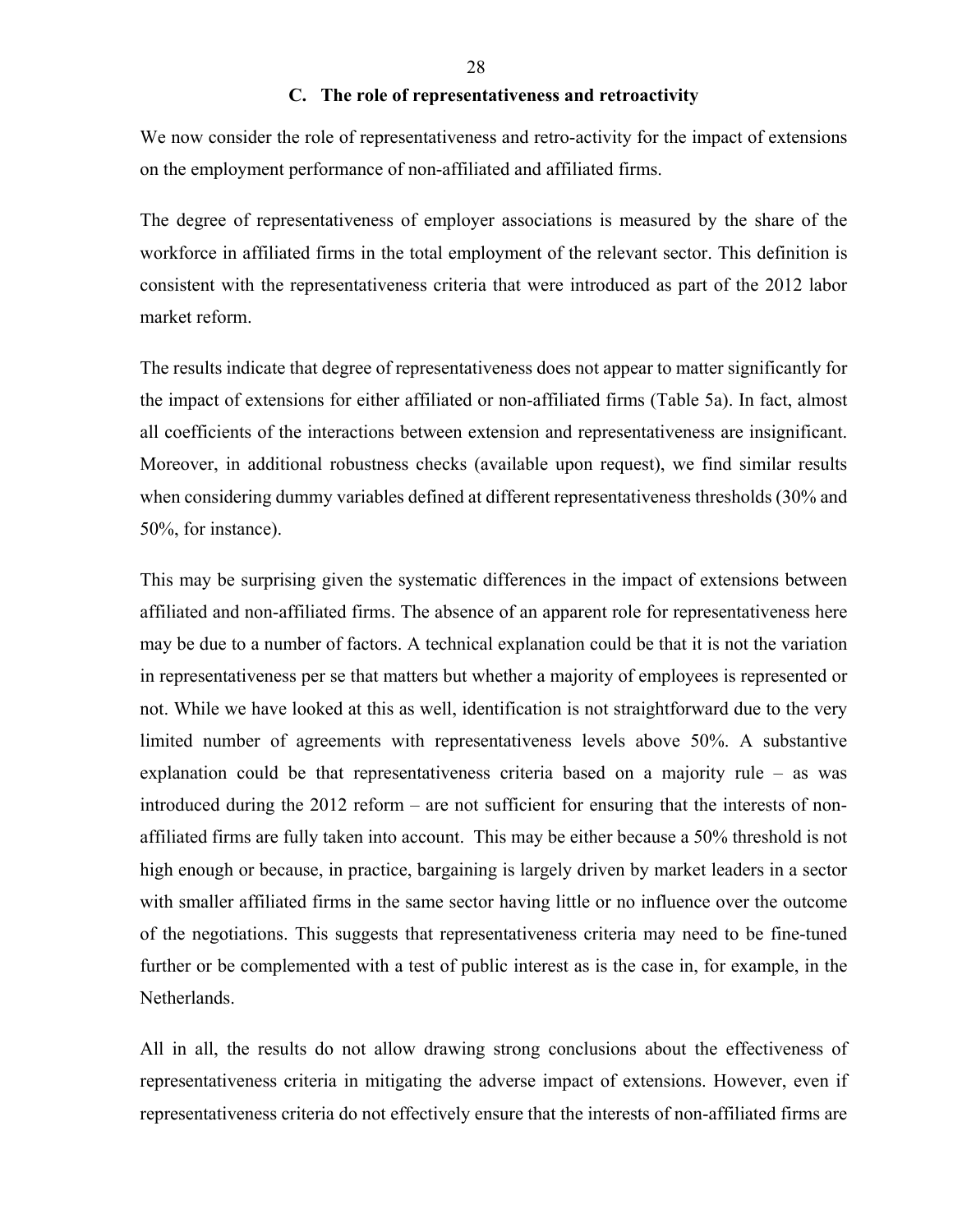taken into account, representativeness criteria may still play a useful role in the longer-term by promoting the degree of organization among employers, particularly if implemented gradually over time. This may be valuable per se as it is may help to improve the quality of industrial relations as well as the degree of trust between social partners (see also Box 3.2 in IMF, 2016).

|                         |           | Fuzzy     | Sharp     |            |  |  |
|-------------------------|-----------|-----------|-----------|------------|--|--|
|                         | (1)       | (2)       | (1)       | (2)        |  |  |
|                         | ΛF        | ΛΛF       | ΛF        | <b>AAF</b> |  |  |
|                         |           |           |           |            |  |  |
| Treatment effect *      | $-0.1278$ | $-0.1757$ | $-0.0822$ | $-0.0974$  |  |  |
| non-affiliated firms    | (0.0424)  | (0.0621)  | (0.0354)  | (0.0386)   |  |  |
|                         | ***       | ***       | **        | $**$       |  |  |
| Treatment effect *      | 0.3415    | 0.3383    | $-0.0780$ | $-0.0531$  |  |  |
| affiliated firms        | (0.1412)  | (0.1542)  | (0.0427)  | (0.0454)   |  |  |
|                         | $**$      | $**$      | *         |            |  |  |
| Representativeness *    | $-0.2729$ | $-0.1284$ | $-0.3197$ | $-0.0297$  |  |  |
| non-affiliated firms    | (0.1469)  | (0.1888)  | (0.1690)  | (0.1893)   |  |  |
|                         | $\ast$    |           | $\ast$    |            |  |  |
| Representativeness *    | 0.1770    | 0.0388    | 0.0805    | $-0.0691$  |  |  |
| affiliated firms        | (0.0797)  | (0.1047)  | (0.0594)  | (0.0769)   |  |  |
|                         | $***$     |           |           |            |  |  |
| Treatment dummy *       | 0.3024    | 0.1296    | 0.2443    | $-0.1178$  |  |  |
| non-affiliated firms *  | (0.1603)  | (0.2129)  | (0.1706)  | (0.2044)   |  |  |
| representativeness      | $\ast$    |           |           |            |  |  |
| Treatment dummy *       | $-0.5177$ | $-0.2431$ | $-0.1288$ | $-0.0233$  |  |  |
| affiliated firms *      | (0.2553)  | (0.2887)  | (0.1087)  | (0.0989)   |  |  |
| representativeness      | $\ast$    |           |           |            |  |  |
| <b>Affiliated firms</b> | $-0.2098$ | $-0.2005$ | 0.0079    | $-0.0016$  |  |  |
|                         | (0.0866)  | (0.0741)  | (0.0428)  | (0.0406)   |  |  |
|                         | **        | $***$     |           |            |  |  |
| Constant                | $-0.0025$ | $-0.0467$ | $-0.0265$ | $-0.0740$  |  |  |
|                         | (0.0390)  | (0.0341)  | (0.0332)  | (0.0304)   |  |  |
|                         |           |           |           | **         |  |  |
| Relative time effects   | linear    | linear    | linear    | linear     |  |  |
| Observations            | 62        | 62        | 58        | 58         |  |  |
| R-squared               | 0.5042    | 0.6747    | 0.5587    | 0.7248     |  |  |

Table 5a. Results on the role of representativeness by affiliation status

Regressions are weighted by the number of employees in 2010. Standard errors are robust and clustered by collective agreement and signature date. \*, \*\*, \*\*\* refer to statistical significance levels of 10%, 5% and 1% respectively. "Representativeness" is measured by the share of the workforce in affiliated firms in the total employment of the relevant sector.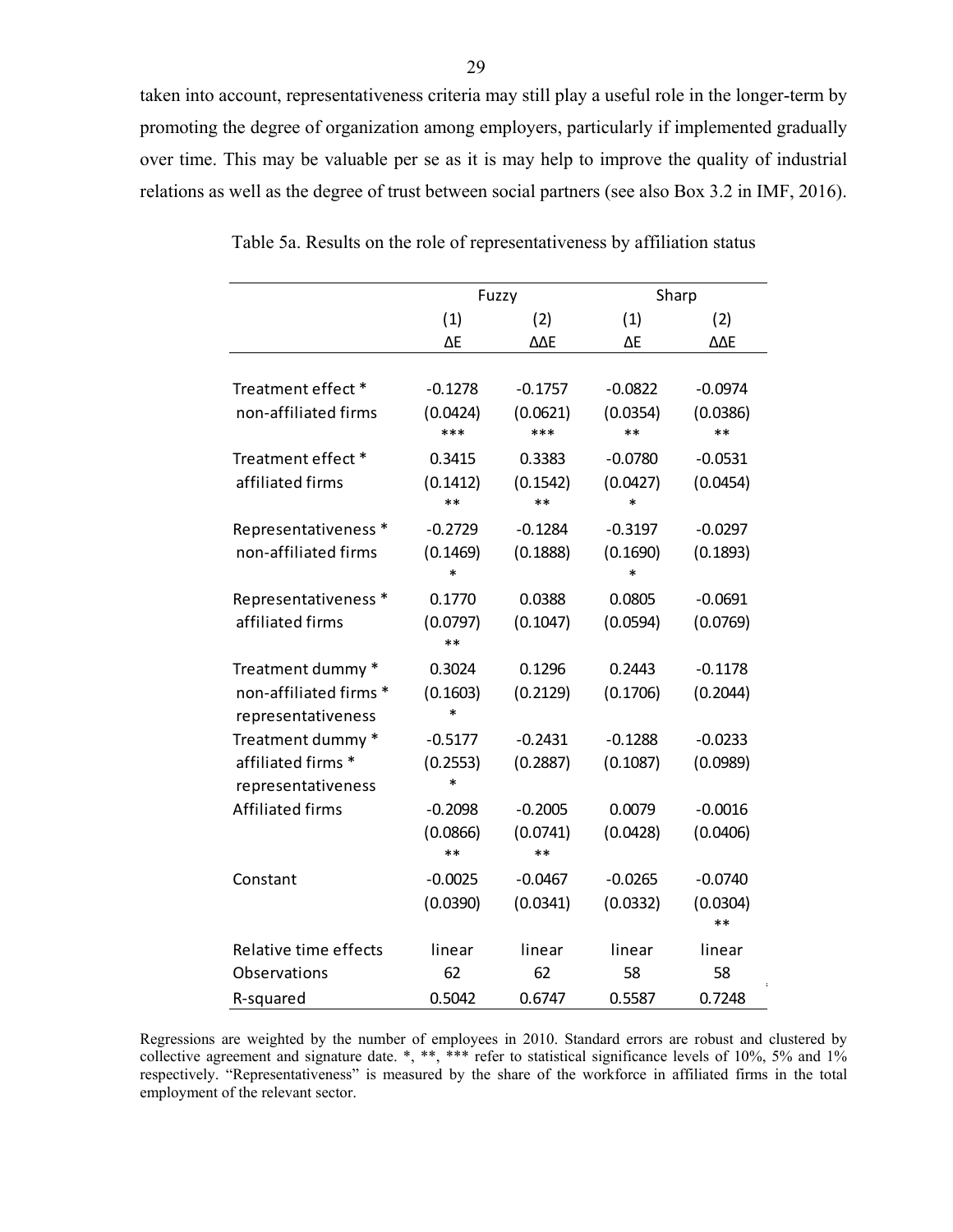Our next topic concerns the requirement for non-affiliated firms to retro-actively pay wage increases over the period from the entry-into-force date of collective agreements among affiliated firms to the publication date of the extension to non-affiliated firms. The rationale of applying retro-activity to extensions is to ensure that a level playing field between signatory and non-signatory firms is preserved, consistent with the spirit of sector-level bargaining and the logic behind extensions (Hijzen et al., 2016). However, their potential bite is considerable, particularly for liquidity-constrained firms: in fact, the typical time for processing an extension in Portugal in the period from late 2010 to early 2011 was about 180 days (about six months).

We find that retro-activity plays a potentially important role in explaining the adverse impact of extensions on employment among non-affiliated firms (Table 5b). The degree of retroactivity is measured by the number of days between the entry-into-force date of the collective agreement among affiliated firms and the publication date of the extension to non-affiliated firms. The negative average treatment effect reflects the impact of extensions on the change in employment growth for the typical administrative delay (180 days). The interaction of the treatment effect with the administrative delay gives the impact of a 1 day increase in the administrative delay on the change in the growth rate of employment following an extension. This is negative for non-affiliated firms, while it is insignificant or even positive for affiliated firms. The difference between affiliated and non-affiliated makes sense in principle since retroactivity should hit non-affiliated firms directly, while it may indirectly benefit affiliated firms by reducing competition from non-affiliated firms.

One can obtain an indication of the impact of extensions in the absence of retro-activity by considering their effect when there is no administrative delay in processing extensions, i.e. when the administrative delay is zero. This is done by re-estimating our model while defining the administrative delay in absolute value rather than as the difference from 180. Doing so implies that the treatment dummy now captures the impact of extensions in the absence of any administrative delay, rather than its impact for an average administrative delay shown in Table 5b (results not reported). Under this specification, the overall impact of extensions on employment growth is reduced, and so is the extent to which the effects are concentrated among non-affiliated firms. In the case of the fuzzy RDD, the results indicate that retro-activity accounts for a substantial part of the adverse impact of extensions, with the negative effect on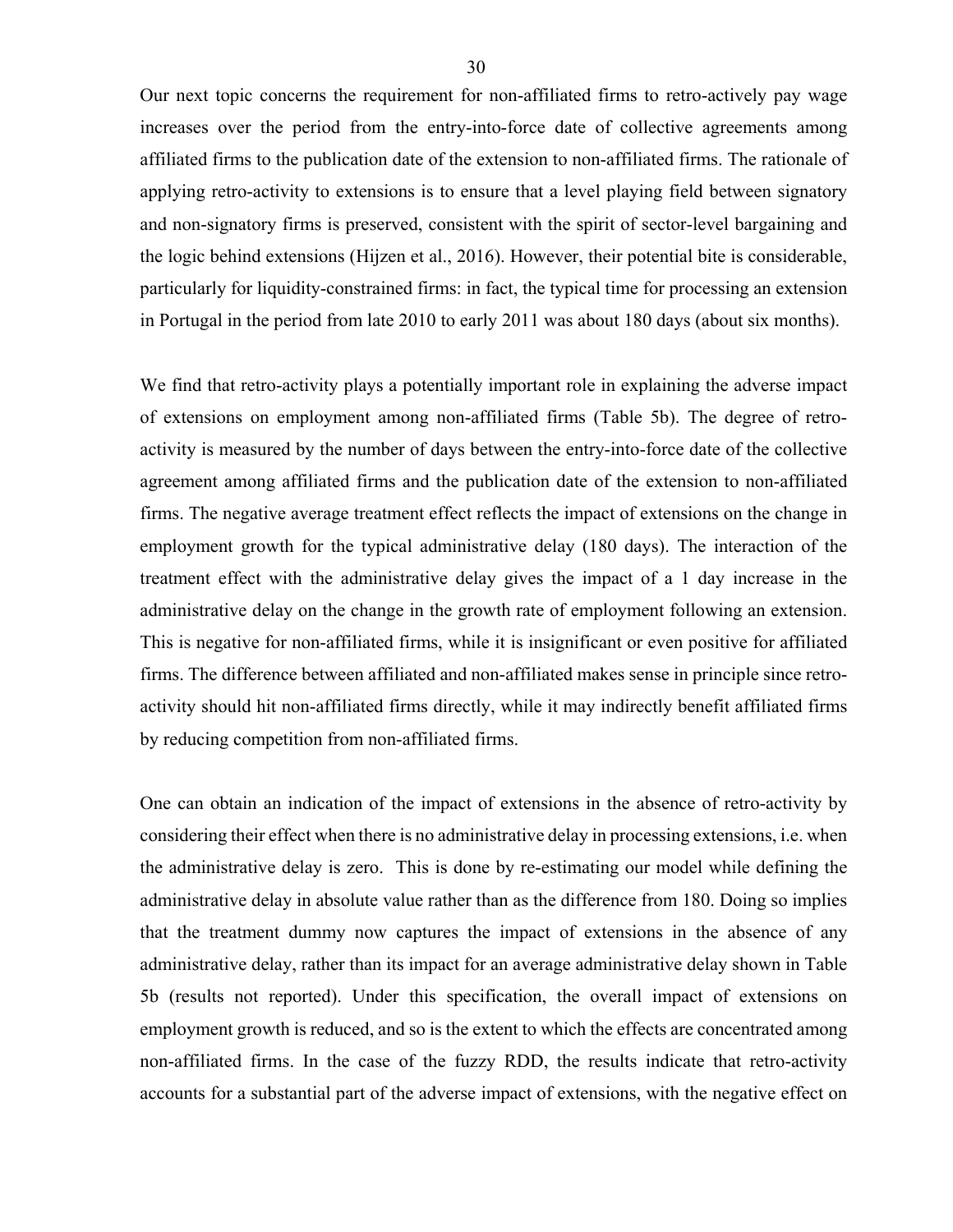employment growth in non-affiliated firms falling by approximately 40%, but their effects remain sizeable and concentrated among non-affiliated firms. By contrast, the results based on the sharp RDD suggest that extensions have no effect on employment growth in either nonaffiliated or affiliated firms in the absence of any administrative delay. All in all, the results suggest that retro-activity explains a significant part of the negative effect of extensions on employment growth among non-affiliated firms.16

At least in part, these results are likely to reflect the specific context during which the reform took place. Since collective agreements are public documents and there was little uncertainty as to whether or not a collective agreement would eventually be extended, retro-activity should not pose any problem as long as firms act rationally and there are no financial frictions. However, in a context where economic conditions were deteriorating rapidly and many firms were liquidity-constrained, the requirement to retro-actively pay wage increases seems to have slowed the growth rate of employment considerably. These findings are also consistent with the large job losses found in Martins (2014) in the four months after an extension is issued, mostly from reductions in hirings.

<sup>&</sup>lt;sup>16</sup> These results should be interpreted with some caution since the discussion relies heavily on the assumed linear relationship between the length of the administrative delay and the impact of extensions and employment growth.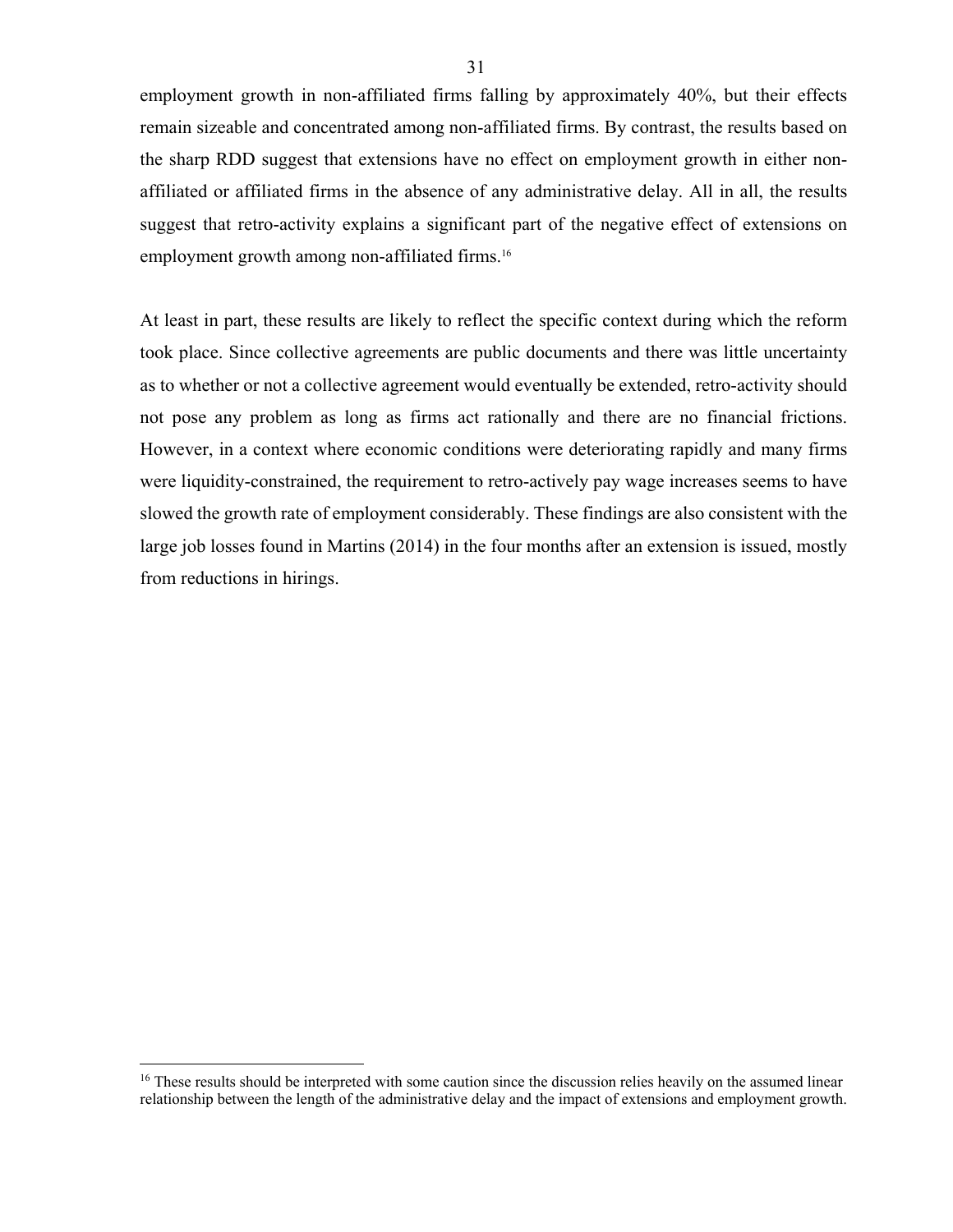|                         |                   | Fuzzy           | Sharp     |                 |  |  |
|-------------------------|-------------------|-----------------|-----------|-----------------|--|--|
|                         | (1)               | (2)             | (1)       | (2)             |  |  |
|                         | ΔE                | ΔΔΕ             | ΔE        | ΔΔΕ             |  |  |
|                         |                   |                 |           |                 |  |  |
| Treatment effect *      | $-0.1026$         | $-0.1688$       | $-0.0459$ | $-0.1100$       |  |  |
| non-affiliated firms    | (0.0406)<br>$***$ | (0.0510)<br>*** | (0.0300)  | (0.0344)<br>*** |  |  |
| Treatment effect *      | 0.1708            | 0.2452          | $-0.0919$ | $-0.0498$       |  |  |
| affiliated firms        | (0.0692)          | (0.0817)        | (0.0237)  | (0.0200)        |  |  |
|                         | **                | ***             | ***       | $***$           |  |  |
| Treatment effect *      | $-0.0003$         | $-0.0006$       | $-0.0003$ | $-0.0005$       |  |  |
| non-affiliated firms *  | (0.0001)          | (0.0002)        | (0.0002)  | (0.0003)        |  |  |
| administrative delay    | **                | ***             |           | *               |  |  |
| Treatment effect *      | $-0.0001$         | 0.0003          | $-0.0001$ | 0.0001          |  |  |
| affiliated firms *      | (0.0002)          | (0.0003)        | (0.0002)  | (0.0002)        |  |  |
| administrative delay    |                   |                 |           |                 |  |  |
| <b>Affiliated firms</b> | $-0.0926$         | $-0.1715$       | 0.0763    | $-0.0111$       |  |  |
|                         | (0.0543)          | (0.0493)        | (0.0270)  | (0.0282)        |  |  |
|                         | $\ast$            | ***             | ***       |                 |  |  |
| Constant                | $-0.0549$         | $-0.0682$       | $-0.0785$ | $-0.0859$       |  |  |
|                         | (0.0191)          | (0.0176)        | (0.0161)  | (0.0169)        |  |  |
|                         | ***               | ***             | ***       | ***             |  |  |
| Relative time effects   | linear            | linear          | linear    | linear          |  |  |
| Observations            | 62                | 62              | 58        | 58              |  |  |
| R-squared               | 0.4425            | 0.7089          | 0.4730    | 0.7176          |  |  |

Table 5b. Results on the role of retroactivity by affiliation status

Regressions are weighted by the number of employees in 2010. Standard errors are robust and clustered by collective agreement. \*, \*\*, \*\*\* refer to statistical significance levels of 10%, 5% and 1% respectively. "Administrative delay" is defined in terms of the number of days since the entry-into-force date of the collective agreement among affiliated firms and the publication date of the extension to non-affiliated firms.

#### **VI. RESULTS ON WAGE INEQUALITY**

Collective bargaining has been regarded as an important mechanism towards reducing wage inequality in a labor market (e.g. Blanchard et al, 2013). Moreover, this effect can be strengthened by extensions, as these can widen dramatically the coverage of binding minimum wages for different occupations and job levels in multiple industries in a given country. In this section, we examine empirically the effects of extensions on wages and wage inequality.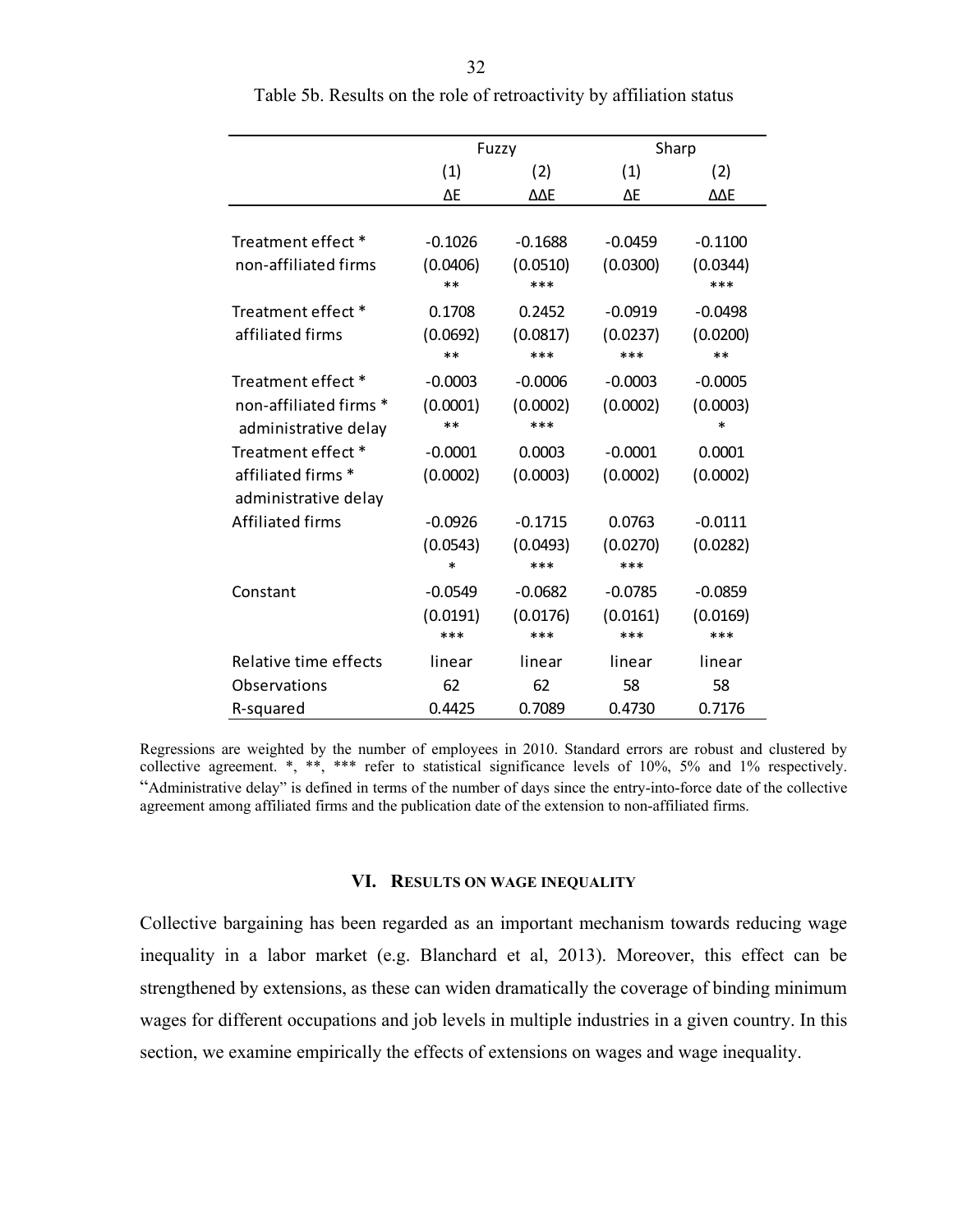In order to take account of the fact that wages are set separately for different job categories within agreements we focus on changes in residual wages and wage inequality within job categories, agreements, membership status and years. In an effort to control for the confounding role of composition effects when examining the impact of extensions on residual wages over time, we restrict the focus to workers who are employed in both 2010 and 2011. The analysis is conducted by examining the change between 2010 and 2011 in the  $5<sup>th</sup>$ ,  $10<sup>th</sup>$ ,  $15<sup>th</sup>$  and  $20<sup>th</sup>$ percentile of the residual wage distribution as well as the changes in each of these moments relative to the median. Apart from the change in the dependent variable, the econometric model is identical to that used for the analysis of employment growth in the previous section.

The results, presented in Table 6, show that extensions have a tendency to increase wages in the bottom of the distribution and reduce inequality. More specifically, extensions tend to increase wage growth by about 5 percentage points for workers in the fifth percentile of the residual wage distribution and tend to reduce the growth rate of the P50/P5 percentile ratio by a similar amount. Moreover, the effects of extensions on wages and inequality become smaller when moving up the residual wage distribution. Its effects on the wages of workers in the  $20<sup>th</sup>$ percentile of the residual wage distribution are insignificant in all specifications. 17

All in all, these findings support a binding interpretation of the extension mechanism, which is in the background of the entire paper. They also suggest the existence of a trade-off between the adverse effects on employment documented in the previous section and the beneficial effects on the wages of low-wage workers and inequality documented here.

<u>.</u>

<sup>&</sup>lt;sup>17</sup> We also find similar insignificant results for higher percentiles (available upon request).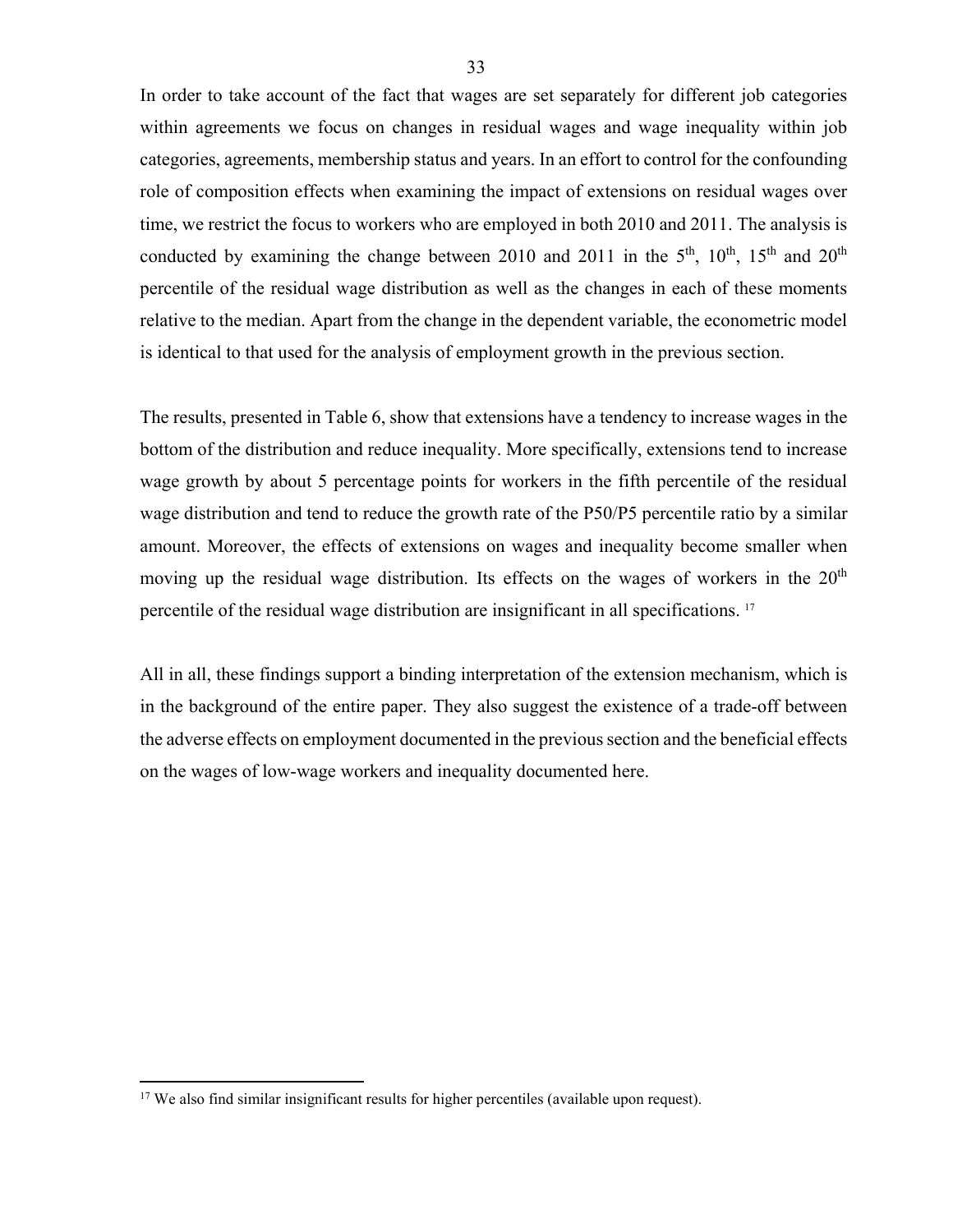| Table 6. Results on inequality |
|--------------------------------|

|                         | Panel A. Fuzzy RDD |                   |              |                    |              |                    |              |                    |  |
|-------------------------|--------------------|-------------------|--------------|--------------------|--------------|--------------------|--------------|--------------------|--|
|                         | (1)                | (2)               | (3)          | (4)                | (5)          | (6)                | (7)          | (8)                |  |
|                         | $\Delta p5$        | $\Delta$ (p50-p5) | $\Delta p10$ | $\Delta$ (p50-p10) | $\Delta p15$ | $\Delta$ (p50-p15) | $\Delta p20$ | $\Delta$ (p50-p20) |  |
|                         |                    |                   |              |                    |              |                    |              |                    |  |
| <b>Treatment effect</b> | 0.0805             | $-0.0865$         | 0.0695       | $-0.0755$          | 0.0710       | $-0.0770$          | 0.0289       | $-0.0349$          |  |
|                         | (0.0373)           | (0.0481)          | (0.0400)     | (0.0532)           | (0.0566)     | (0.0721)           | (0.0285)     | (0.0453)           |  |
|                         | $***$              | *                 | *            |                    |              |                    |              |                    |  |
| Constant                | $-0.0286$          | 0.0501            | $-0.0082$    | 0.0296             | $-0.0248$    | 0.0463             | $-0.0109$    | 0.0324             |  |
|                         | (0.0221)           | (0.0296)          | (0.0205)     | (0.0297)           | (0.0327)     | (0.0419)           | (0.0165)     | (0.0259)           |  |
|                         |                    |                   |              |                    |              |                    |              |                    |  |
| Relative time effects   | Linear             | Linear            | Linear       | Linear             | Linear       | Linear             | Linear       | Linear             |  |
| Observations            | 62                 | 62                | 62           | 62                 | 62           | 62                 | 62           | 62                 |  |
| R-squared               | 0.0875             | 0.1217            | 0.2290       | 0.2353             | 0.1727       | 0.1858             | 0.0644       | 0.1265             |  |
|                         |                    |                   |              | Panel B. Sharp RDD |              |                    |              |                    |  |
|                         | (1)                | (2)               | (3)          | (4)                | (5)          | (6)                | (7)          | (8)                |  |
|                         | $\Delta p5$        | $\Delta$ (p50-p5) | $\Delta p10$ | $\Delta$ (p50-p10) | $\Delta p15$ | $\Delta$ (p50-p15) | $\Delta p20$ | $\Delta$ (p50-p20) |  |
|                         |                    |                   |              |                    |              |                    |              |                    |  |
| <b>Treatment effect</b> | 0.0493             | $-0.0476$         | 0.0494       | $-0.0477$          | 0.0519       | $-0.0502$          | 0.0184       | $-0.0166$          |  |
|                         | (0.0232)           | (0.0294)          | (0.0213)     | (0.0306)           | (0.0296)     | (0.0392)           | (0.0147)     | (0.0242)           |  |
|                         | $***$              |                   | $***$        |                    | $\ast$       |                    |              |                    |  |
| Constant                | $-0.0310$          | 0.0522            | $-0.0087$    | 0.0300             | $-0.0266$    | 0.0478             | $-0.0109$    | 0.0321             |  |
|                         | (0.0213)           | (0.0282)          | (0.0185)     | (0.0275)           | (0.0298)     | (0.0389)           | (0.0155)     | (0.0247)           |  |
|                         |                    | $\ast$            |              |                    |              |                    |              |                    |  |
| Relative time effects   | Linear             | Linear            | Linear       | Linear             | Linear       | Linear             | Linear       | Linear             |  |
| Observations            | 58                 | 58                | 58           | 58                 | 58           | 58                 | 58           | 58                 |  |
| R-squared               | 0.1019             | 0.1442            | 0.2675       | 0.2510             | 0.2170       | 0.2120             | 0.0756       | 0.1275             |  |

Results based on residuals from individual-level log base wage regression on job category dummies, collapsed by firm type (affiliated vs non-affiliated), collective agreement and year.  $\Delta p5$  denotes the change in the  $5<sup>th</sup>$ percentile (of the cell's log base wage residual) between 2011 and 2010, Δ(p50-p5) denotes the difference between the median and the  $5<sup>th</sup>$  percentile in 2011, and similarly for the remaining dependent variables.

#### **VII. CONCLUDING REMARKS**

In many countries, collective bargaining coverage is supported by administrative extensions that widen the reach of collective agreements beyond their signatory parties to all firms and workers in the same sector. Because of their potential role in reinforcing downward wage rigidity, extensions have become the focus of an increasingly intense policy debate in recent years. However, given the lack of hard evidence on the effects of extensions, the debate has largely tended to be based on subjective priors rather than factual arguments. By exploiting a natural experiment on collective bargaining in Portugal, this paper seeks to contribute to the ongoing discussions by providing new insights on the causal impact of extensions.

More specifically, this paper analyzed the causal impact of administrative extensions on employment growth using a natural experiment that resulted from the immediate suspension of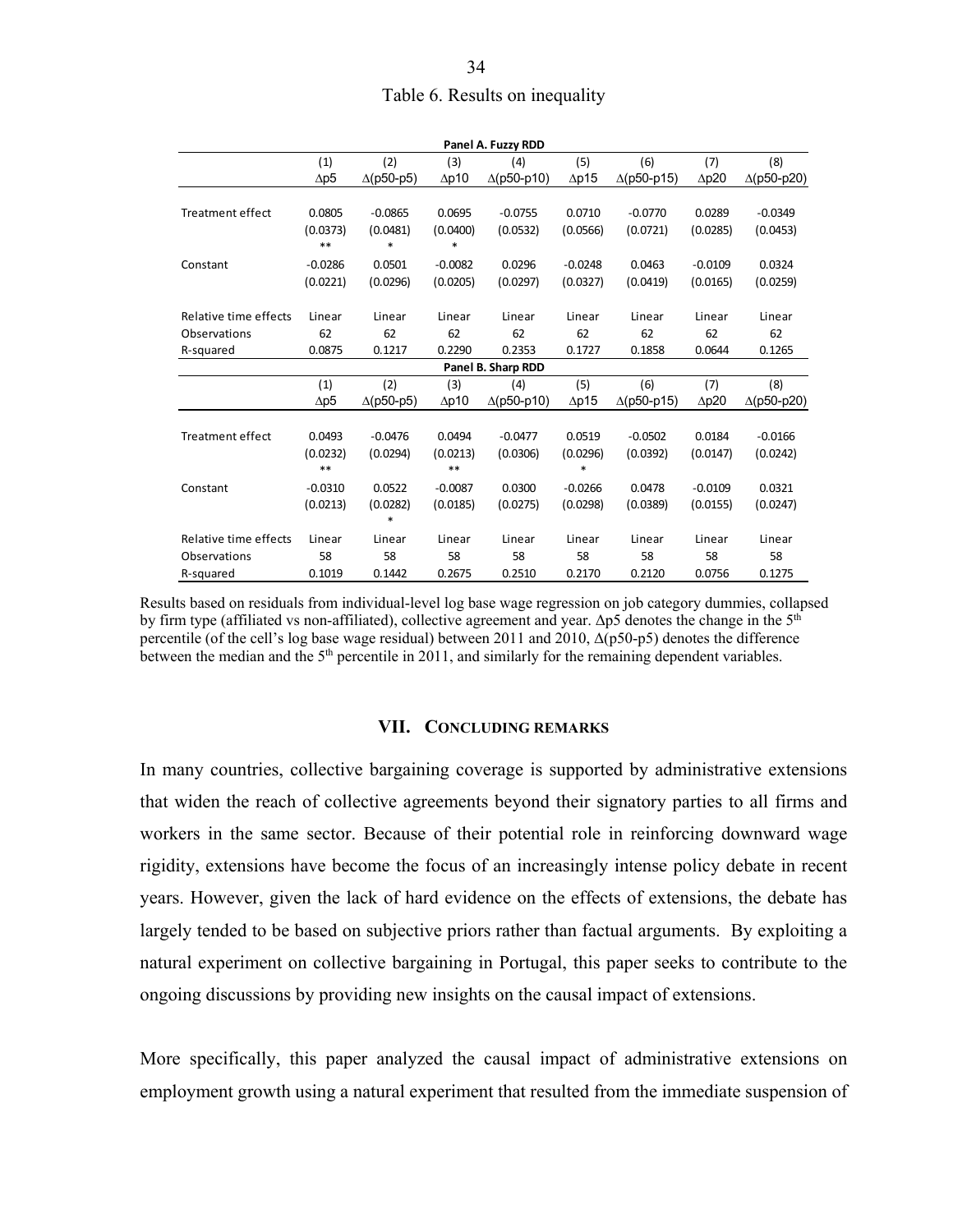extensions by the government that took office in Portugal in June 2011. Our analysis employs a regression discontinuity design that exploits the administrative delay in issuing extensions in combination with their suspension in June 2011 and novel matched employer-employeeagreement panel data. Importantly, this suspension resulted in a sharp and unanticipated decline in the probability that an extension was issued, several months prior to the change in government.

The results in the paper provide important insights for the debate on the role of extensions in countries undergoing adjustment periods, but also on collective bargaining more generally:

- First, our evidence indicates that extensions played an adverse role for employment growth during the period covered and, thereby, are likely to have amplified the unemployment response to the global financial crisis. However, we caution that the estimated adverse impact on employment growth may not necessarily generalize to periods with different economic conditions—that is, normal times, as opposed to the recession period covered here—or countries with different institutional settings (including with respect to retro-activity and representativeness).
- Second, the adverse effects of extensions on employment growth mainly concern firms that are not affiliated with an employer association, i.e. those that do not participate or are not represented in the bargaining of collective agreements. The concentration of adverse employment effects among non-affiliated firms suggests that extensions suit the interests of affiliated firms better than those of unaffiliated firms. This may imply that the lack of representativeness of employer associations is a potentially important factor behind the adverse effect of extensions.
- Third, however, the degree of representativeness of employer associations is not found to matter significantly for employment growth. This may reflect the low levels of, and limited variation in representativeness in our data, or that representativeness criteria (such as those implemented in Portugal in 2012) are not sufficient to ensure effectively that agreements are in the public interest. However, even if the introduction of the strict representativeness criteria in 2012 did not have a direct impact on employment growth, they are likely to have had a major impact on wage adjustment by greatly reducing the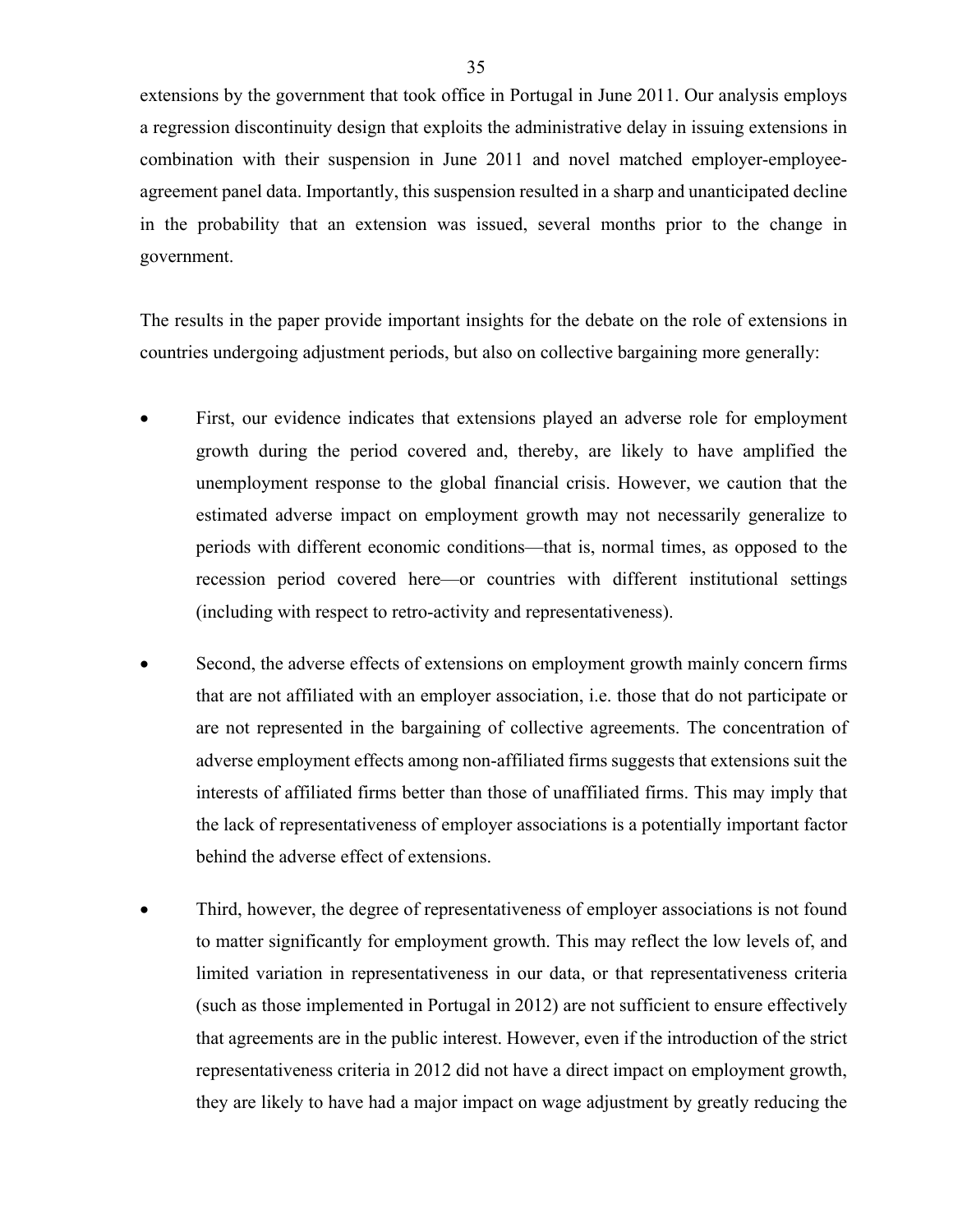number of extensions issued, and therefore, indirectly, contributed positively to employment growth. Over the longer term, they also may help to promote employer organization, particularly when representativeness criteria are introduced gradually, and contribute to the quality of industrial relations as well as trust between social partners

- Fourth, the retro-activity with which extensions entered into force until the 2012 reform appears to be harmful for employment among non-affiliated firms. This has two important implications. It suggests that our results are to some extent specific to the weak economic conditions under which the "natural" experiment took place. If there were no uncertainty about the extension of agreements and firms were not liquidityconstrained, then retro-activity would not be expected to slow down employment growth. It also suggests that the 2012 reform may have helped to reduce the adverse effect of extensions by removing their retro-activity. Concerns that this undermines the spirit of sectoral bargaining and extensions can partly be addressed by shortening the administrative delay associated with issuing extensions.
- Fifth, there appears to be a trade-off between the adverse effects of extensions on employment growth and their beneficial effects on low wages and greater wage compression.

All in all, this paper considers many key features of sectoral bargaining, most of which for the very first time, using a novel type of matched data, and does so in a causal framework. Hopefully further research for other countries and time periods will assess to what extent our findings can be generalized more widely.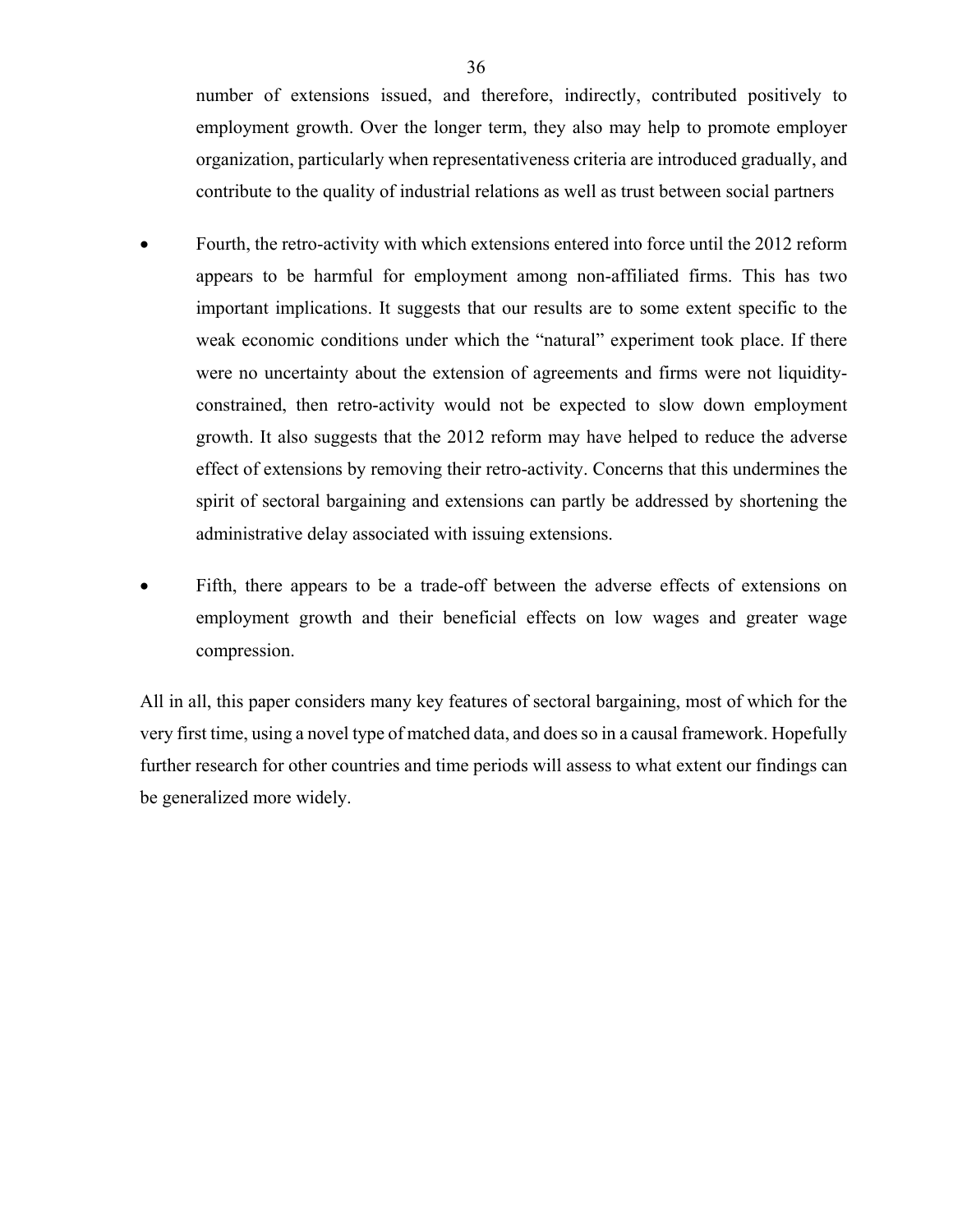#### **References**

- Addison, J., P. Portugal & H. Vilares, 2015, "Unions and Collective Bargaining in the Wake of the Great Recession", *IZA Discussion Paper No. 8943.*
- Blanchard, O., 2007, "Adjustment within the euro. The difficult case of Portugal", Portuguese Economic Journal, 6(1), p. 1-21.
- Blanchard, O., F. Jaumotte & P. Loungani , 2014, "Labor market policies and IMF advice in advanced economies during the Great Recession," *IZA Journal of Labor Policy*, vol. 3(1), pp. 1-23.
- Cardoso, Ana Rute & Pedro Portugal, 2005, "Contractual Wages and the Wage Cushion under Different Bargaining Settings," Journal of Labor Economics, 23(4), 875-902, October.
- Dustmann, Christian, Bernd Fitzenberger, Uta Schönberg, & Alexandra Spitz-Oener, 2014, "From Sick Man of Europe to Economic Superstar: Germany's Resurgent Economy." *Journal of Economic Perspectives*, 28(1), 167-88.
- De Ridder, M. and R. Euwals, 2016, "What are the wage effects of extending collective labour agreements? Evidence from the Netherlands", CPB Background Document, April 2016.
- Guimarães, P., F. Martins & P. Portugal, 2015, "Upward nominal wage rigidity", paper presented at DNB-IMF conference in Amsterdam, 29-30 October 2015.
- Hahn, J., Todd, P., Van der Klaauw, W., 2001, "Identification and estimation of treatment effects with a regression-discontinuity design", *Econometrica,* 69(1), pp. 201-209.
- Hartog, J., E. Leuven and C. Teulings, 2002, "Wages and the bargaining regime in a corporatist setting: the Netherlands," *European Journal of Political Economy,* Vl. 18(2), pp. 317-331.
- Haucap, Justus & Pauly, Uwe & Wey, Christian, 2001, "Collective wage setting when wages are generally binding An antitrust perspective," *International Review of Law and Economics*, 21(3), pp. 287-307, September.
- Hijzen, A., P. Martins and J. Parlevliet, 2016, "A comparison of collective bargaining in Portugal and the Netherlands", mimeo.
- IMF *World Economic Outlook*, Chapter 3, 2016, "Time for a supply boost? Macroeconomic Effects of Labor and Product Market Reforms in Advanced Economies", April.
- Lee, D. S. & Card, D., 2008, "Regression discontinuity inference with specification error," *Journal of Econometrics*, Vol. 142(2), pp. 655-674.
- Lee, D.S. and Lemieux, T., 2010, "Regression Discontinuity Design in Economics", *Journal of Economic Literature*, 48(2), pp. 281-355, June.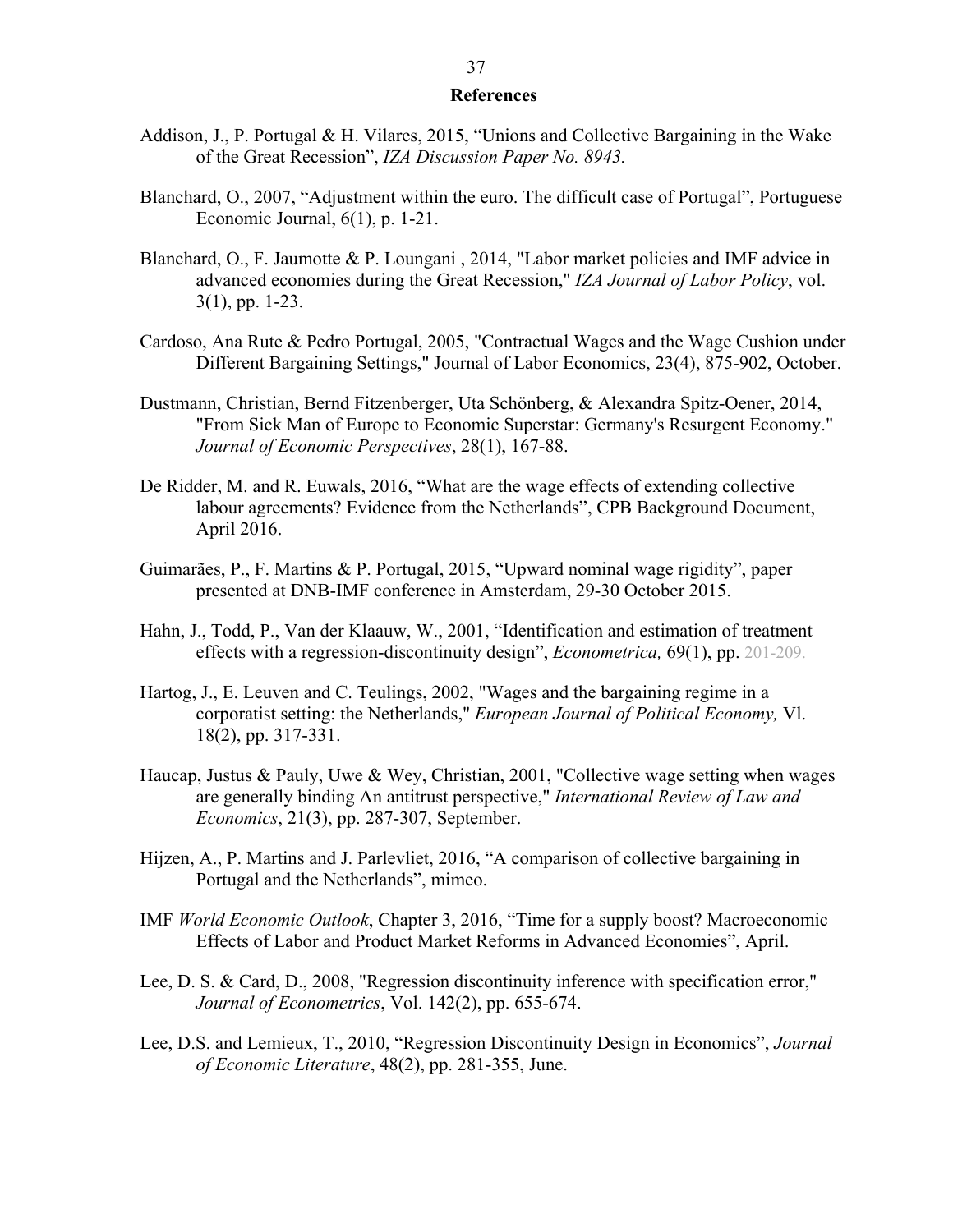- Magruder, Jeremy R., 2012, "High Unemployment Yet Few Small Firms: The Role of Centralized Bargaining in South Africa," *American Economic Journal: Applied Economics*, 4(3), pp. 138-66, July.
- Martins, P. S., 2009a, "Dismissals for Cause: The Difference That Just Eight Paragraphs Can Make," *Journal of Labor Economics*, 27(2), pp, 257-279.
- Martins, P. S., 2009b, "Rent sharing before and after the wage bill," *Applied Economics*, 41(17), 2133-2151.
- Martins, P. S., 2014, "30,000 Minimum Wages: The Economic Effects of Collective Bargaining Extensions", *IZA Discussion paper No. 8540*, October 2014.
- Martins, P. S., Solon. G. and Thomas, J. T., 2012, "Measuring What Employers Do about Entry Wages over the Business Cycle: A New Approach," American Economic Journal: Macroeconomics, 4(4), pp 36-55.
- Moll, P.,1996, "Compulsory Centralization of Collective Bargaining in South Africa", *American Economic Review*, 86(2), pp. 326-329.
- Murtin, F., A. de Serres, and A. Hijzen. "Unemployment and the coverage extension of collective wage agreements." *European Economic Review* 71:C., 2014, pp. 52–66.